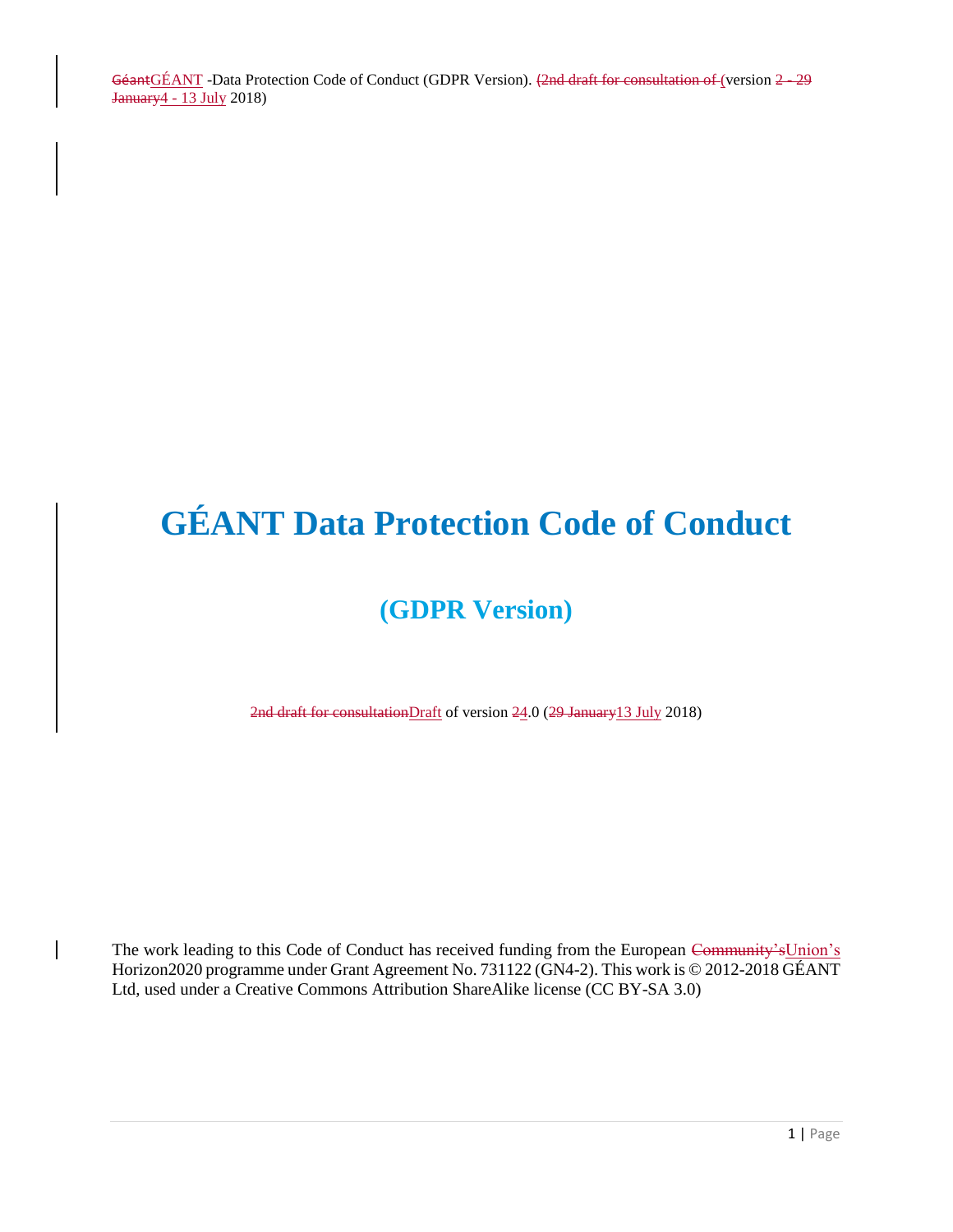<span id="page-1-0"></span>

| <b>TABLE OF CONTENTS</b>                                                                                                                                                                                                             |                   |
|--------------------------------------------------------------------------------------------------------------------------------------------------------------------------------------------------------------------------------------|-------------------|
| Table of contents                                                                                                                                                                                                                    | -2                |
| Purpose of this Code of Conduct National Conduct Art and Conduct Art and Conduct Art and Conduct Art and Conduct                                                                                                                     | -64               |
| Who can adhere this code of conduct?                                                                                                                                                                                                 | -75               |
| Territorial scope and the control of the control of the control of the control of the control of the control o                                                                                                                       | -75               |
| <b>Functional Scope</b>                                                                                                                                                                                                              | $-85$             |
| Roles of the parties involved <b>Example 2014</b>                                                                                                                                                                                    | $-85$             |
| <b>Principles of the Processing of attributes</b>                                                                                                                                                                                    | $-96$             |
| a. Legal compliance <b>compliance</b> and the set of the set of the set of the set of the set of the set of the set of the set of the set of the set of the set of the set of the set of the set of the set of the set of the set o  | -96               |
| b. Purpose limitation entrance and a state of the contract of the contract of the contract of the contract of                                                                                                                        | $-107$            |
| c. Deviating purposes experience and the contract of the contract of the contract of the contract of the contract of                                                                                                                 | -129              |
| d. Data minimization and a structure of the control of the control of the control of the control of the control of the control of the control of the control of the control of the control of the control of the control of th       | $-129$            |
| e. Information duty towards End User                                                                                                                                                                                                 | -13 <del>10</del> |
| f. Information duty towards Home Organisation                                                                                                                                                                                        | $-1544$           |
| g. Data retention                                                                                                                                                                                                                    | -15 <del>12</del> |
| h. Security measures and the control of the second control of the security measures                                                                                                                                                  | -16 <del>13</del> |
| i. Security breaches <b>Executive Contract Contract Contract Contract Contract Contract Contract Contract Contract</b>                                                                                                               | -17 <del>13</del> |
| j. Transfer of personal data to third parties <b>container and property and parties</b>                                                                                                                                              | $-1744$           |
| k. Transfer of personal data to third countries <b>Acceptance of the contract of the contract of the contract of t</b>                                                                                                               | $-1815$           |
| I. End User's consent and the contract of the contract of the contract of the contract of the contract of the                                                                                                                        | $-1916$           |
| m. Liability and the contract of the contract of the contract of the contract of the contract of the contract of the contract of the contract of the contract of the contract of the contract of the contract of the contract        | $-2016$           |
| n. Governing law and jurisdiction <b>contained a manufacture of the contact of the contact of the contact of the contact of the contact of the contact of the contact of the contact of the contact of the contact of the contac</b> | $-2017$           |
| o. Eligibility and a state of the control of the control of the control of the control of the control of the c                                                                                                                       | $-2117$           |
| p. Termination of the Code of Conduct entertainment and the Code of Conduct                                                                                                                                                          | $-22 + 7$         |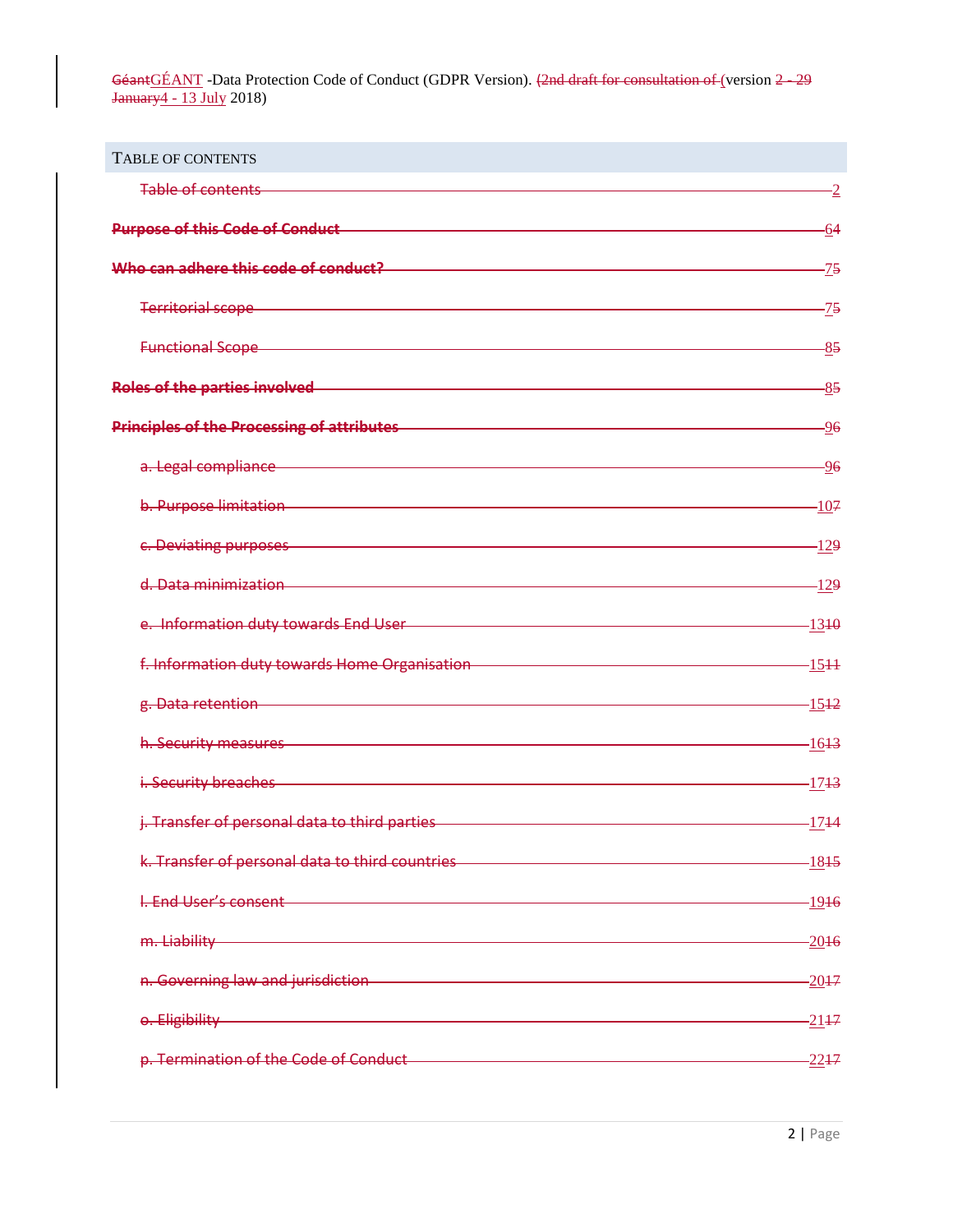| q. Survival of the code of conduct                                                                                                | $-22+8$                    |
|-----------------------------------------------------------------------------------------------------------------------------------|----------------------------|
| r. Precedence                                                                                                                     | $-22+8$                    |
| <b>Appendix 1: Information duty towards End Users</b>                                                                             | $-2420$                    |
| I. How to develop a Privacy Notice                                                                                                | $-2420$                    |
| <b>Privacy Notice Template</b>                                                                                                    | $-2420$                    |
| II. How the Home Organisation should inform the End User on the Attribute release                                                 | $-2823$                    |
| Law requirements                                                                                                                  | $-2823$                    |
| Informing the end user ("INFORM interaction")                                                                                     | $-2823$                    |
| General Principles for informing the user-                                                                                        | -29 <del>24</del>          |
| <b>Recommendations</b>                                                                                                            | -29 <del>24</del>          |
| Internationalization                                                                                                              | $-3025$                    |
| Sample notification                                                                                                               | $-30.25$                   |
| Appendix 2: Information Security, technical and organisational guidelines for Service Providers-                                  | -32 <del>27</del>          |
| <b>Normative Assertions</b>                                                                                                       | -32 <del>27</del>          |
| <b>1 Operational Security [OS]</b>                                                                                                | -32 <del>27</del>          |
| 2 Incident Response [IR]                                                                                                          | $-3328$                    |
| 3 Traceability [TR]                                                                                                               | 3328                       |
| 4 Participant Responsibilities [PR]                                                                                               | $-3328$                    |
| <u> 1989 - Johann Barn, mars ann an t-Amhain an t-Amhain an t-Amhain an t-Amhain an t-Amhain an t-Amhain an t-A</u><br>References | 3428                       |
| Appendix 3: Handling non-compliance of service providers                                                                          | $-3530$                    |
|                                                                                                                                   | $-3530$                    |
| Examples of SP non-compliance                                                                                                     | $-3530$                    |
| Code of Conduct monitoring body <b>contained a manufacture of Conduct monitoring</b> body                                         | $-3631$                    |
| Appendix 4: Glossary of Terms3932Table<br>$\sigma$                                                                                | contents<br>$\overline{2}$ |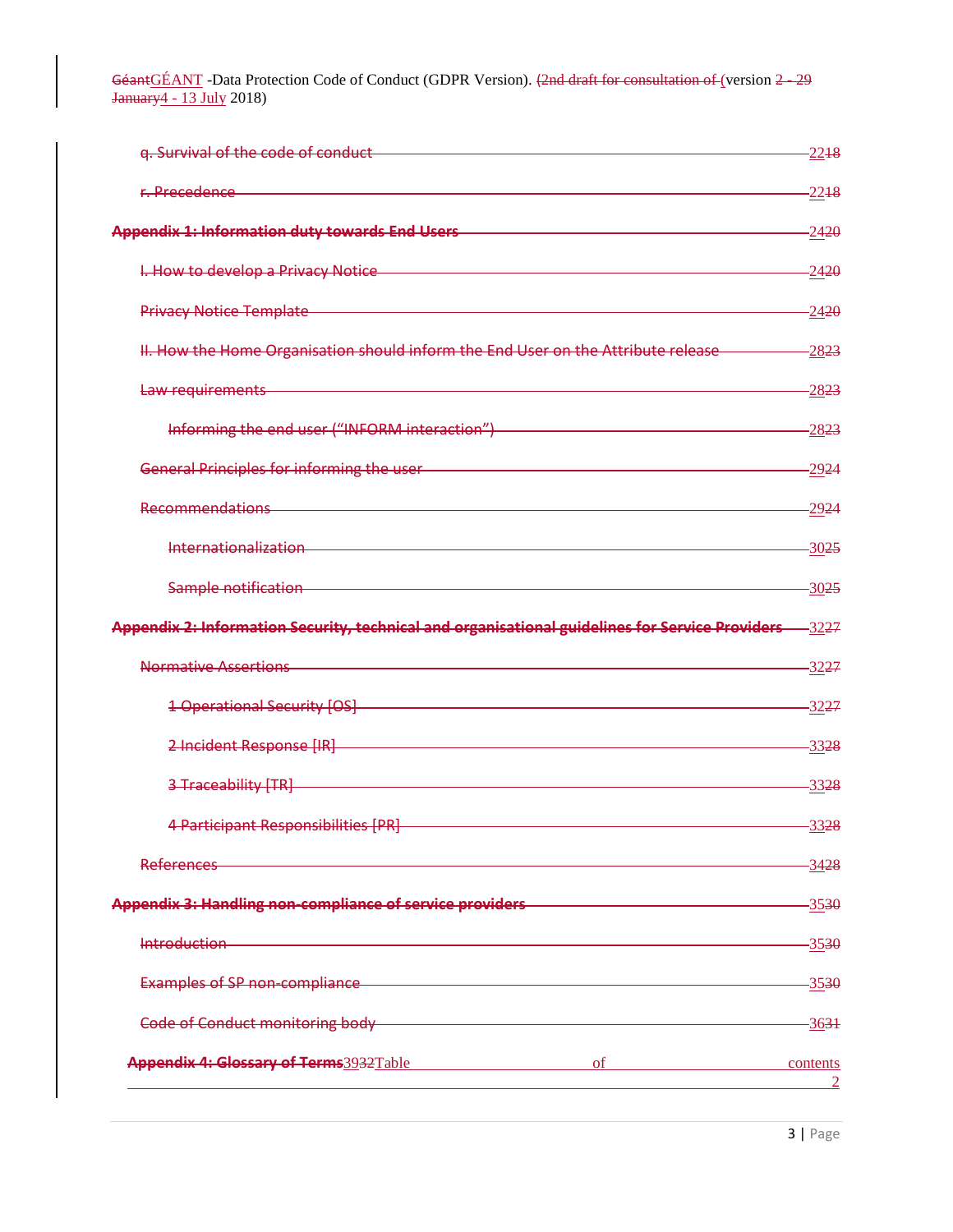| Purpose of this Code of Conduct <b>Exercise 2018</b> and 2019 and 2019 and 2019 and 2019 and 2019 and 2019 and 2019 and 2019 and 2019 and 2019 and 2019 and 2019 and 2019 and 2019 and 2019 and 2019 and 2019 and 2019 and 2019 and      | 6               |
|------------------------------------------------------------------------------------------------------------------------------------------------------------------------------------------------------------------------------------------|-----------------|
| Who can adhere this Code of Conduct?                                                                                                                                                                                                     |                 |
| Territorial scope and the contract of the contract of the contract of the contract of the contract of the contract of the contract of the contract of the contract of the contract of the contract of the contract of the cont           |                 |
| <b>Functional Scope Exercise 2.1 The Scotland Scope <i>Contract Contract Contract Contract Contract Contract Contract Contract Contract Contract Contract Contract Contract Contract Contract Contract Contract Contract Contr</i></b>   | 8               |
| Roles of the parties involved <b>EXECUTE:</b> Note that the same of the parties involved                                                                                                                                                 | -8              |
| <u>Principles of the Processing of Attributes</u>                                                                                                                                                                                        |                 |
| a. Legal compliance and the contract of the contract of the contract of the contract of the contract of the contract of the contract of the contract of the contract of the contract of the contract of the contract of the co           | -9              |
| <b>b.</b> Purpose limitation <b>b.</b> Purpose limitation                                                                                                                                                                                | <sup>10</sup>   |
| c. Deviating purposes expression and the contract of the contract of the contract of the contract of the contract of the contract of the contract of the contract of the contract of the contract of the contract of the contr           | 12              |
| d. Data minimisation and the contract of the contract of the contract of the contract of the contract of the contract of the contract of the contract of the contract of the contract of the contract of the contract of the c           | <sup>12</sup>   |
| e. Information duty towards End User                                                                                                                                                                                                     | 13              |
| <u>f. Information duty towards Home Organisation</u>                                                                                                                                                                                     | 15              |
| g. Data retention and the contract of the contract of the contract of the contract of the contract of the contract of the contract of the contract of the contract of the contract of the contract of the contract of the cont           | 15              |
| h. Security measures and the security measures and the security measures are seen to be a security measures of the second security of the second second second second second second second second second second second second            | <sup>16</sup>   |
| <u>i. Security breaches</u> and the contract of the contract of the contract of the contract of the contract of the contract of the contract of the contract of the contract of the contract of the contract of the contract of the      | 17              |
| <i>j.</i> Transfer of personal data to third parties <b>Example 2014</b> and 2014 and 2014 and 2014 and 2014 and 2014 and 2014 and 2014 and 2014 and 2014 and 2014 and 2014 and 2014 and 2014 and 2014 and 2014 and 2014 and 2014 and 20 | 17              |
| k. Transfer of personal data to third countries <b>Example 2018</b> 2019 12:30 AM                                                                                                                                                        | 18              |
| 1. End User's consent                                                                                                                                                                                                                    | 19              |
| m. Liability<br><u> 1980 - Johann Stoff, fransk politik (d. 1980)</u>                                                                                                                                                                    | <b>20</b>       |
| n. Governing law and jurisdiction and the same state of the same state of the same state of the same state of the same state of the same state of the same state of the same state of the same state of the same state of the            | <b>20</b>       |
| o. Eligibility and the contract of the contract of the contract of the contract of the contract of the contract of the contract of the contract of the contract of the contract of the contract of the contract of the contrac           | 21              |
| p. Termination of the Code of Conduct                                                                                                                                                                                                    | <u>22</u>       |
| q. Survival of the code of conduct quality of the code of conduct                                                                                                                                                                        | $\overline{22}$ |
| r. Precedence<br><u> 1989 - Johann Stoff, amerikansk politiker (d. 1989)</u>                                                                                                                                                             | <u>22</u>       |
| <b>Attribute Providers</b><br><u> 1989 - Johann Stoff, amerikansk politiker (* 1908)</u>                                                                                                                                                 | 23              |
| <u>Appendix 1: Information duty towards End Users</u>                                                                                                                                                                                    | <u>24</u>       |
| I. How a Service Provider Organisation can develop a Privacy Notice <b>Error! Bookmark not defined.</b>                                                                                                                                  |                 |
| <u> 1980 - Johann Stoff, fransk politik (d. 1980)</u><br><b>Privacy Notice Template</b>                                                                                                                                                  | 24              |
| Appendix 2: Information Security, technical and organisational guidelines for Service Provider Organisations                                                                                                                             | 32              |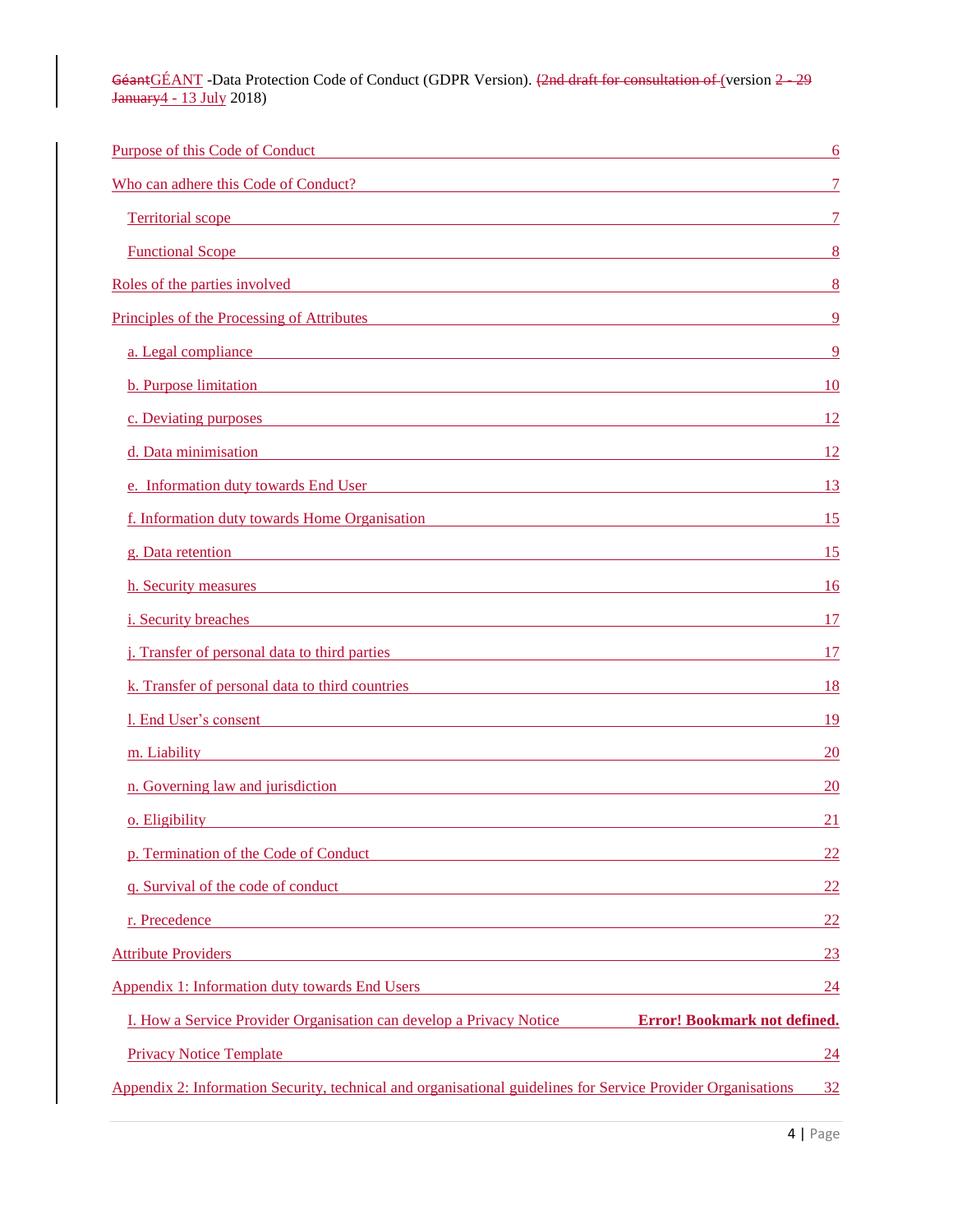| <b>Normative Assertions</b>                                           | 32 |
|-----------------------------------------------------------------------|----|
| 1 Operational Security [OS]                                           | 32 |
| 2 Incident Response [IR]                                              | 33 |
| 3 Traceability [TR]                                                   | 33 |
| <b>4 Participant Responsibilities [PR]</b>                            | 33 |
| References                                                            | 34 |
| Appendix 3: Handling non-compliance of Service Provider Organisations | 35 |
| Introduction                                                          | 35 |
| Examples of SP non-compliance                                         | 35 |
| monitoring body of the code of conduct                                | 36 |
| <b>Appendix 4: Glossary of Terms</b>                                  | 39 |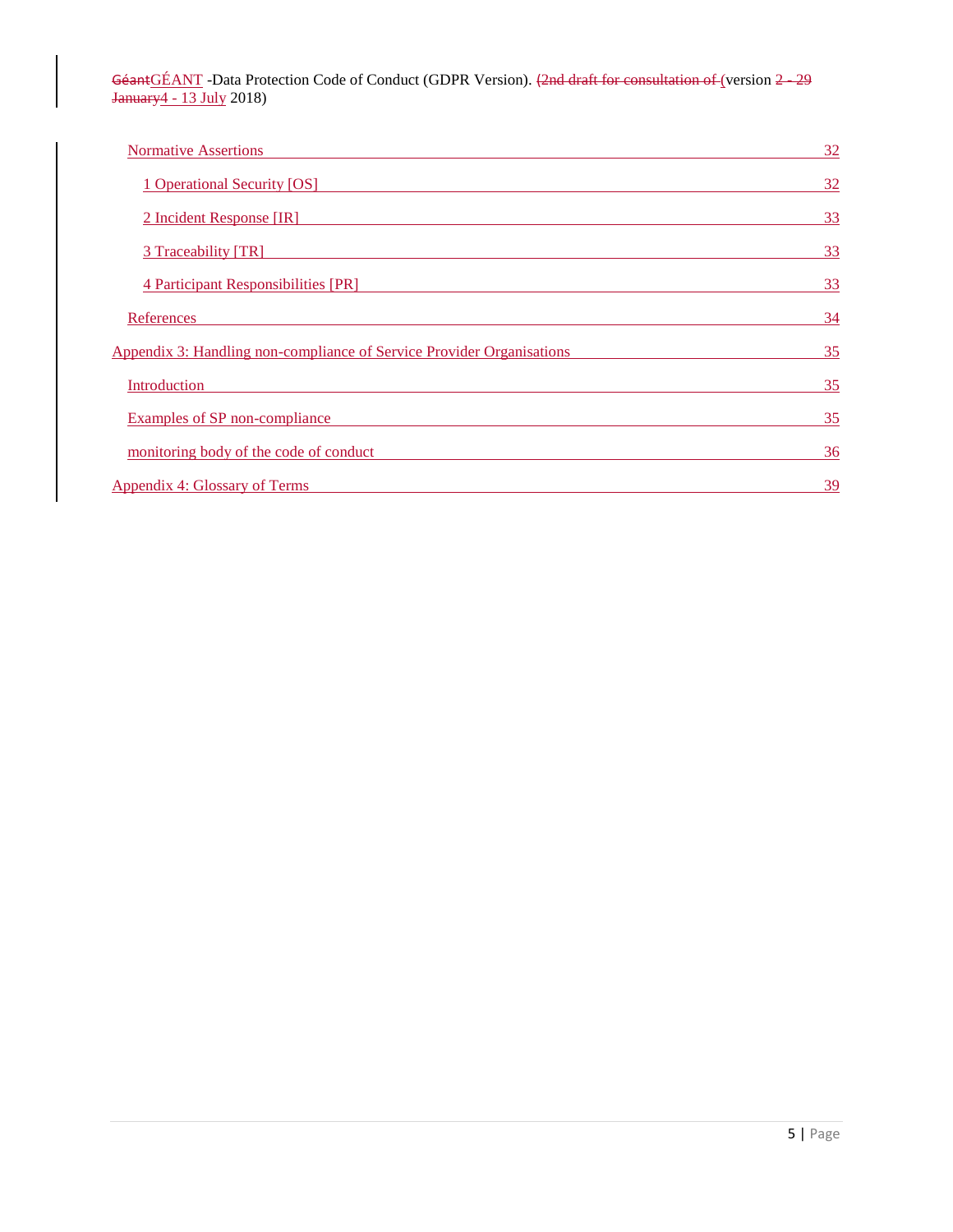#### <span id="page-5-0"></span>**PURPOSE OF THIS CODE OF CONDUCT**

This Code of Conduct relates to the processing of personal data for online access management purposes in the research and education sector and is ruled by the Regulation (EU) 2016/679 of the European Parliament and of the Council of 27 April 2016 on the protection of natural persons with regard to the processing of personal data and on the free movement of such data, and repealing Directive 95/46/EC (General Data Protection Regulation). $<sup>1</sup>$ </sup>

This Code takes into account the specific characteristics of the processing carried out in the the-research and education sector and ealibrates describes the obligations of controllers and processors, taking into account the risk likely to result from the processing for the rights and freedoms of natural persons. When drafting the Code, relevant stakeholders, including data subjects, were consulted. The text of the Code takes into account the valuable submissions received and views expressed in response to the consultations.

Without prejudice toNotwithstanding the provisions as set forth in an agreement between the **Home Organisation** and the **Service Provider Organisation**, which in all cases takes precedence, this Code of Conduct sets the rules that Service ProvidersProvider Organisations can commit to when they want to receive End Users' Attributes from **Home Organisations** or their Agent for enabling the End Users to access to their Services. Home Organisations will feel more comfortable to release affiliated End Users' Attributes to the Service Provider Organisation if they can see that the Service Provider Organisation has taken measures to properly protect the Attributes.

This Code of Conduct complies with the data protection principles stemming from the General Data Protection Regulation (GDPR), taking account the specific characteristics of the processing carried out in the research and education sector, and respecting the national provisions adopted by member statesMember States.

This Code of Conduct constitutes a binding community code for the Service ProvidersProvider Organisation Organisations that have committed to it.

This Code includes three appendices, detailing best practices on how to adhere to the rules of the Code.

These appendices relate to:

l

- (1) information duties towards **End Users**,
- (2) information security guidelines for **Service ProvidersProvider Organisations** and,
- (3) enforcement procedures for **non-compliance** with the Code of Conduct.

Following article 40.2 of the GDPR, this Code of Conduct specifies the application of the GDPR for online access management in the research and education sector, such as with regard to the following principles:

(a) fair and transparent processing;

<sup>&</sup>lt;sup>1</sup> For further information regarding the purposes of this Code of Conduct, see the Explanatory Memorandum GEANT Code of Conduct.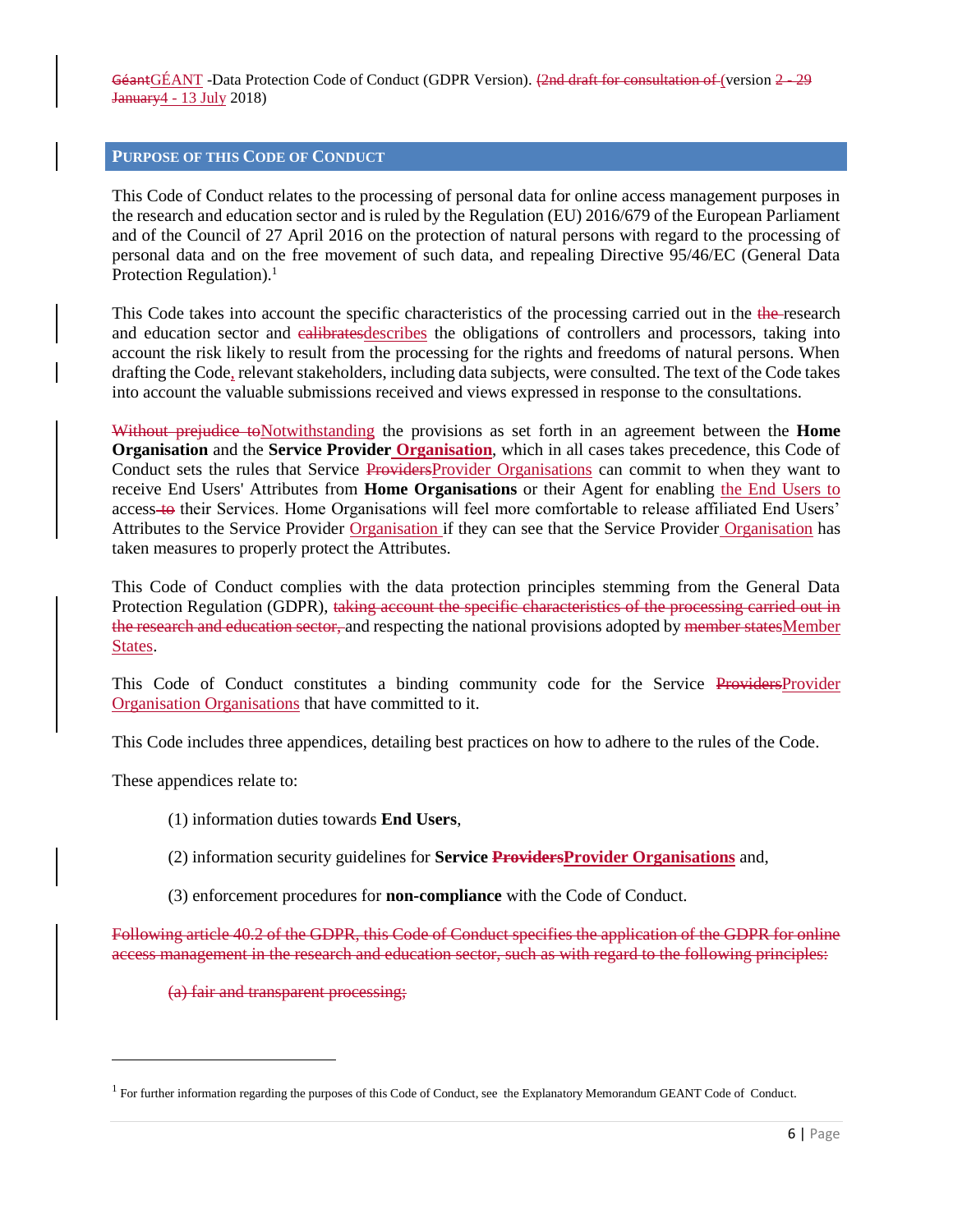(b) the legitimate interests pursued by controllers in specific contexts;

(c) the collection of personal data;

(d) the pseudonymisation of personal data;

(e) the information provided to the public and to data subjects;

(f) the exercise of the rights of data subjects;

(g) the measures and procedures referred to in Articles 24 and 25 of the GDPR and the measures to ensure security of processing referred to in Article 32 of the GDPR;

(h) the notification of personal data breaches to supervisory authorities and the communication of such personal data breaches to data subjects;

(i) the transfer of personal data to third countries or international organisations; or

(i) out-of-court proceedings and other dispute resolution procedures for resolving disputes between controllers and data subjects with regard to processing, without prejudice to the rights of data subjects pursuant to Articles 77.

[1]

<span id="page-6-0"></span>**WHO CAN ADHERE THIS CODECODE OF CONDUCTCONDUCT?**

<span id="page-6-1"></span>TERRITORIAL SCOPE

This Code of Conduct applies globally to any Service Provider Organisation that has committed to adhere to it, irrespective of its country of establishment.

This Code of Conduct is addressed to any **Service Provider Organisation** established in any of the Member States of the European Union and in any of the other countries belonging to the European Economic Area (all the Member States of the European Union, Iceland, Liechtenstein and Norway).

Furthermore, **Service Providers Provider Organisations** established in any third country offering an adequate level of data protection in the terms of the articleArticle 45 of the GDPR and International Organisations can also subscribe to this Code of Conduct.

In addition to this, Article 40.3 of the GDPR gives the opportunity to **Service ProvidersProvider Organisations** that do not fall under the territorial scope of the Regulation (Article 3, territorial scope) and that are established outside of the EEA to join this Code of Conduct in order to provide appropriate safeguards within the framework of transfers of personal data to third countries or international organisations under the terms referred to in point (e) of Article 46(2).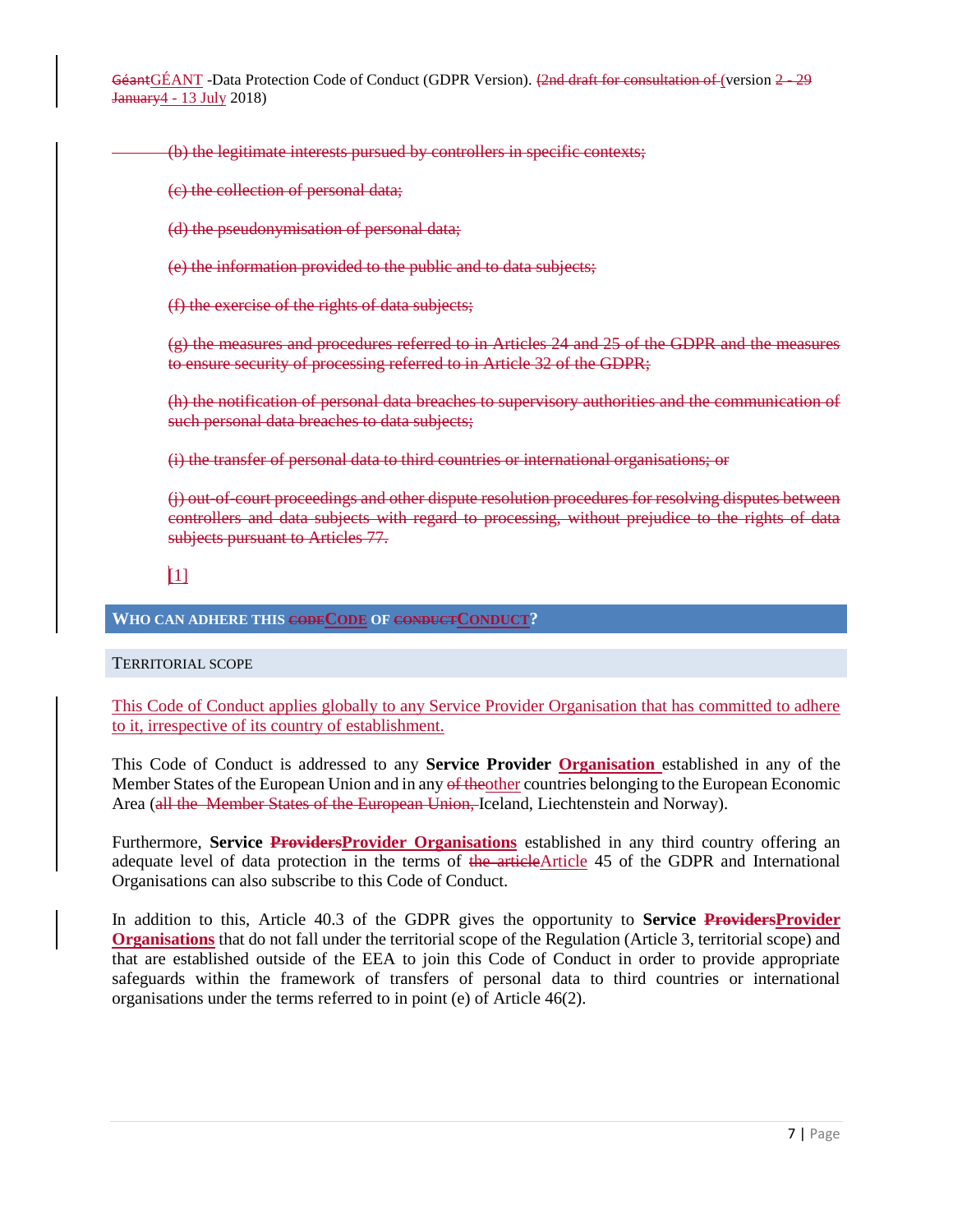#### <span id="page-7-0"></span>FUNCTIONAL SCOPE

This Code of Conduct is limited to the processing of **Attributes which are released for enabling the End User to access to the Service** as described in clause [b. Purpose limitation.](#page-9-0)

In case the Service Provider Organisation uses the Attributes for purposes other than enabling the End User to access the Service, these activities fall out of the scope of this Code of Conduct.

The Service ProvidersProvider Organisations and the communities representing the Service ProvidersProvider Organisations can agree to apply the Code of Conduct also to other attributesAttributes, such as those the Service ProvidersProvider Organisations manage and share themselves, potentially using a community Attribute Provider server.as further described in the [Attribute Providers](#page-22-0) section.

In case the Service Provider uses the attributes for purposes other than enabling access to the Service, these activities fall out of the scope of this Code of Conduct.

# $\sqrt{2}$

# <span id="page-7-1"></span>**ROLES OF THE PARTIES INVOLVED**

This Code of Conduct is addressed to Service ProvidersProvider Organisations acting as data controllers without prejudice to thenotwithstanding potential processing agreement between the Service Provider Organisation and the Home Organisation as described in clause [r. Precedence.](#page-21-3)

In the context of this Code of Conduct:

- 1. A **Home Organisation** acts as a data controller as to the wider relationship with the **End User**, for example operating the Identity Provider (IdP) server in respect of the Attributes. An Agent who operates the IdP server on behalf of the **Home Organisation** acts as a data processor. This includes also the Federation Operators who operate a (potentially centralised) IdP server on behalf of the **Home Organisation**.
- 2. A **Service Provider Organisation** acts as a data controller in respect of the **Attributes**, processing them for the purposes as described in the clause **b**. Purpose [limitation.](#page-9-0) In certain circumstances a **Service Provider Organisation** may be acting as a data processor, acting on behalf and as instructed by the **Home Organisation**. A **Service Provider Organisation** may manage several independent Services and commits to the Code of Conduct for each of them separately.
- 3. An **End User** acts as a data subject whose personal data are being processed for the purposes as described in clause [b. Purpose limitation.](#page-9-0)

The processing of the **Attributes** by the **Service Provider Organisation** for enabling the End User to access to the Service is further explained in the Service-related Privacy Notice.

In the case that a Federation and a Federation Operator do not process the **Attributes** of the **End User**, no specific privacy notice needs to be put in place between the End User and the Federation Operator.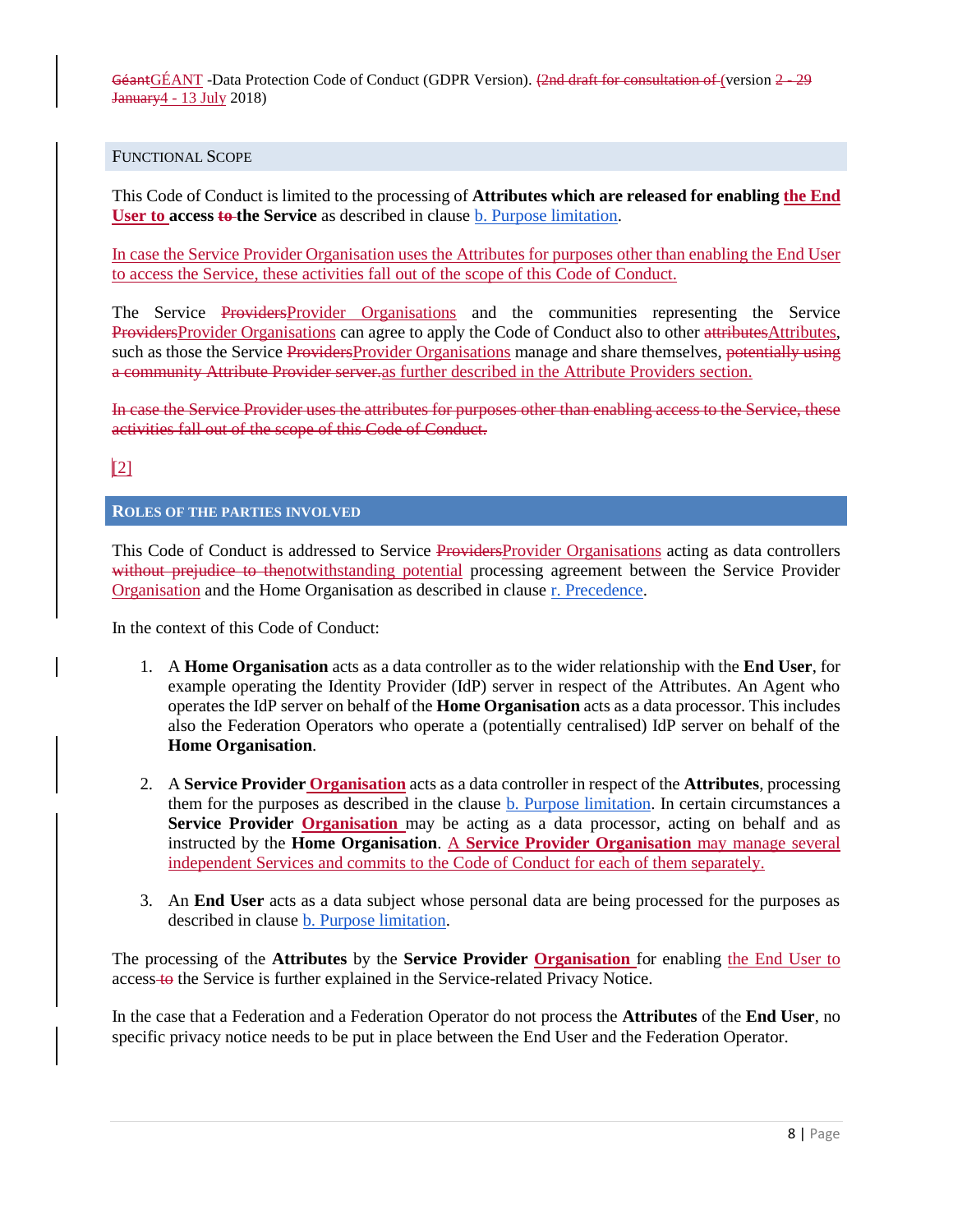#### <span id="page-8-0"></span>**PRINCIPLES OF THE PROCESSING OF ATTRIBUTESATTRIBUTES**

To the extent the **Service Provider Organisation** acts as a data controller, it agrees and warrants:

<span id="page-8-1"></span>A. LEGAL COMPLIANCE

The Service Provider Organisation warrants to only process the Attributes in accordance with: this Code of Conduct, the contractual arrangements with the Home Organisation-, this Code of Conduct, or the relevant provisions of the GDPR.

Where the Service Provider Organisation processes the Attributes, the Service Provider Organisation shall comply with:

- 1. the processing agreement between the Home Organisation and the Service Provider Organisation;
- 2. the provisions of this Code of Conduct;
- 3. the relevant provisions of the GDPR.

In particular, the Service Provider Organisation shall ensure that all personal data processing activities carried out in this context comply with the GDPR.

The **Service Provider Organisation** based in the EEA territory commits to process the End User's **Attributes** in accordance with the applicable European data protection legislation. In principle, a Service Provider Organisation established in the EEA territory, subject to the European Data Protection legislation, shall not find himself in a situation where their national data protection laws would contradict this Code of Conduct.

**Service Providers Provider Organisations** established outside the EEA territory but in a country offering an adequate data protection pursuant to Article 45 of the GDPR, should assess the compliance of this Code of Conduct with their laws of its jurisdiction. If observance of any provision of the Code of Conduct would place the Service Provider Organisation in breach of such laws, the national law of hisits jurisdiction shall prevail over such provision of the Code of Conduct, and compliance with national law to this extent will not be deemed to create any non-compliance by the Service Provider Organisation with this Code of Conduct.

The **Service Provider Organisation** based outside the EEA and countries offering adequate data protection commits to process the End User's Attributes in accordance with the GDPR, this Code of Conduct and any other contractual or other arrangements, such as the use of EU model clauses. Such Service ProvidersProvider Organisations shall make binding and enforceable commitments to apply the appropriate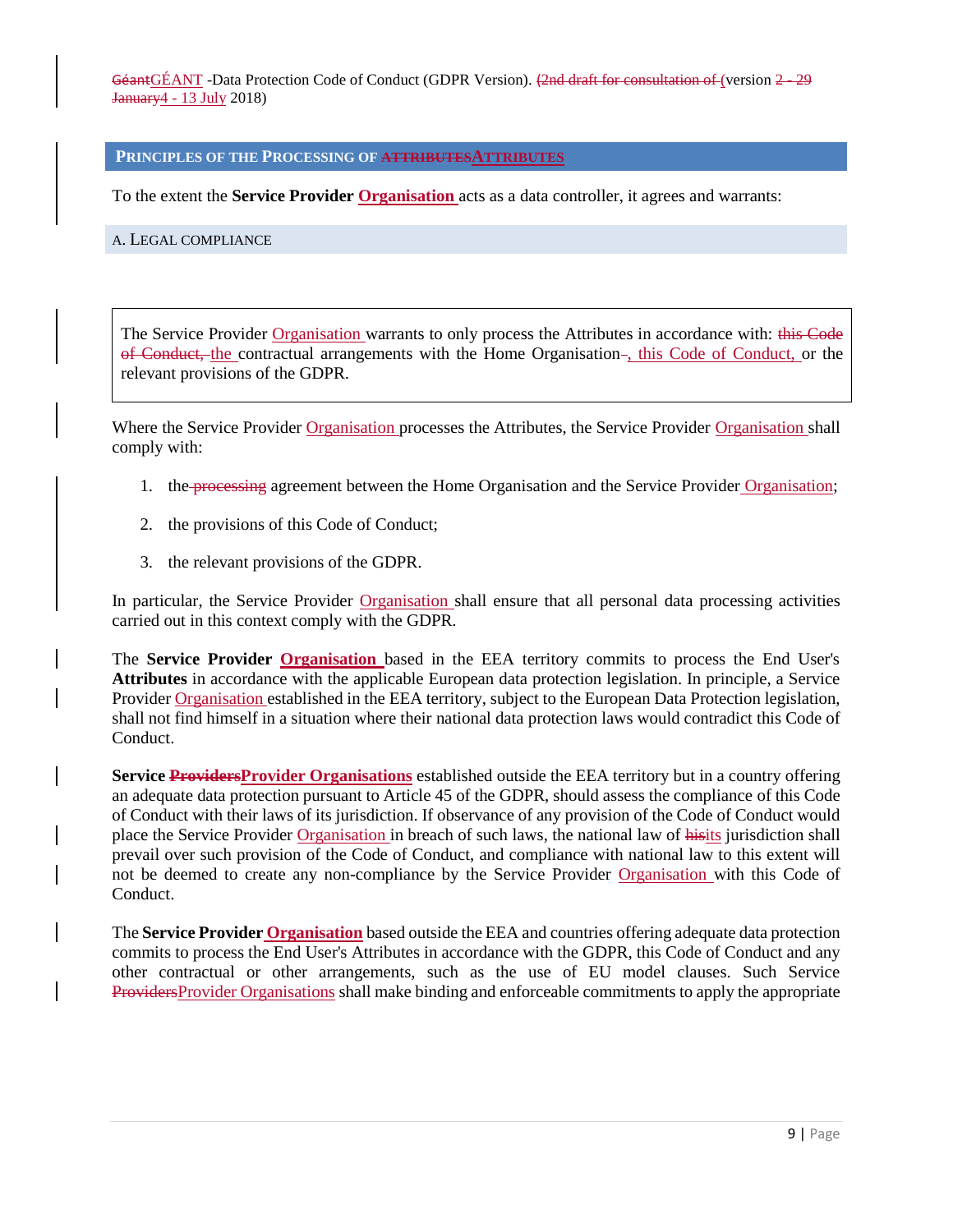safeguards, including as regards data subjects' rights $\frac{2}{3}$ , in addition to committing to abide by this Code of Conduct.

Service ProvidersProvider Organisations may be subject to internal regulations and policies of Intergovernmental Organisations.

Regarding the applicable law, see clause [n. Governing law and jurisdiction.](#page-19-2)

In the event of conflict between the provisions of this Code of Conduct and the provisions of a contractual arrangement with the Home Organisation, see clause [r. Precedence.](#page-21-3)

<span id="page-9-0"></span>B. PURPOSE LIMITATION

 $\overline{a}$ 

The **Service Provider Organisation** warrants that it will process Attributes of the **End User** only for the purposes of enabling access to the ServicesService.

The Attributes shall not be further processed in a manner which is not compatible with the initial purposes (Article 5.b of the GDPR).

The Service Provider Organisation must ensure that Attributes are used only for enabling the End User to access to the Service. As far as the use of Attributes deviating purposes is concerned, see clause [c. Deviating](#page-11-0)  [purposes.](#page-11-0)

In practice, enabling access to the Service covers:

- **Authorisation:** i.e. managing **End User's** access rights to Services provided by the **Service Provider Organisation** based on the **Attributes**. Examples of such **Attributes** are those describing the End User's **Home Organisation** and organisation unit, their role and position in the **Home Organisation** (whether they are university members, students, administrative staff, etc.) and, for instance, the courses they are taking or teaching. The provenance of those **Attributes** is important for information security purposes; therefore, authorisation cannot be based on an Attribute that  $\alpha$ useran End User has self-asserted.
- **Identification i.e.: End Users** need to have a personal account to be able to access their own files, datasets, pages, documents, postings, settings, etc. The origin of an **Attribute** used for identification is important; to avoid an identity theft, onean End User cannot self-assert their own identifier. Instead, the Identity Provider server authenticates them and provides the **Service Provider Organisation** with an **Attribute** that contains their authenticated identifier.

<sup>&</sup>lt;sup>2</sup> In the event where a EU End User would lodge a complaint against a Service Provider Organisation based outside the EU (i.e. in the US), the competent European Data Protection Authority would be able to investigate on the alleged violation of data protection.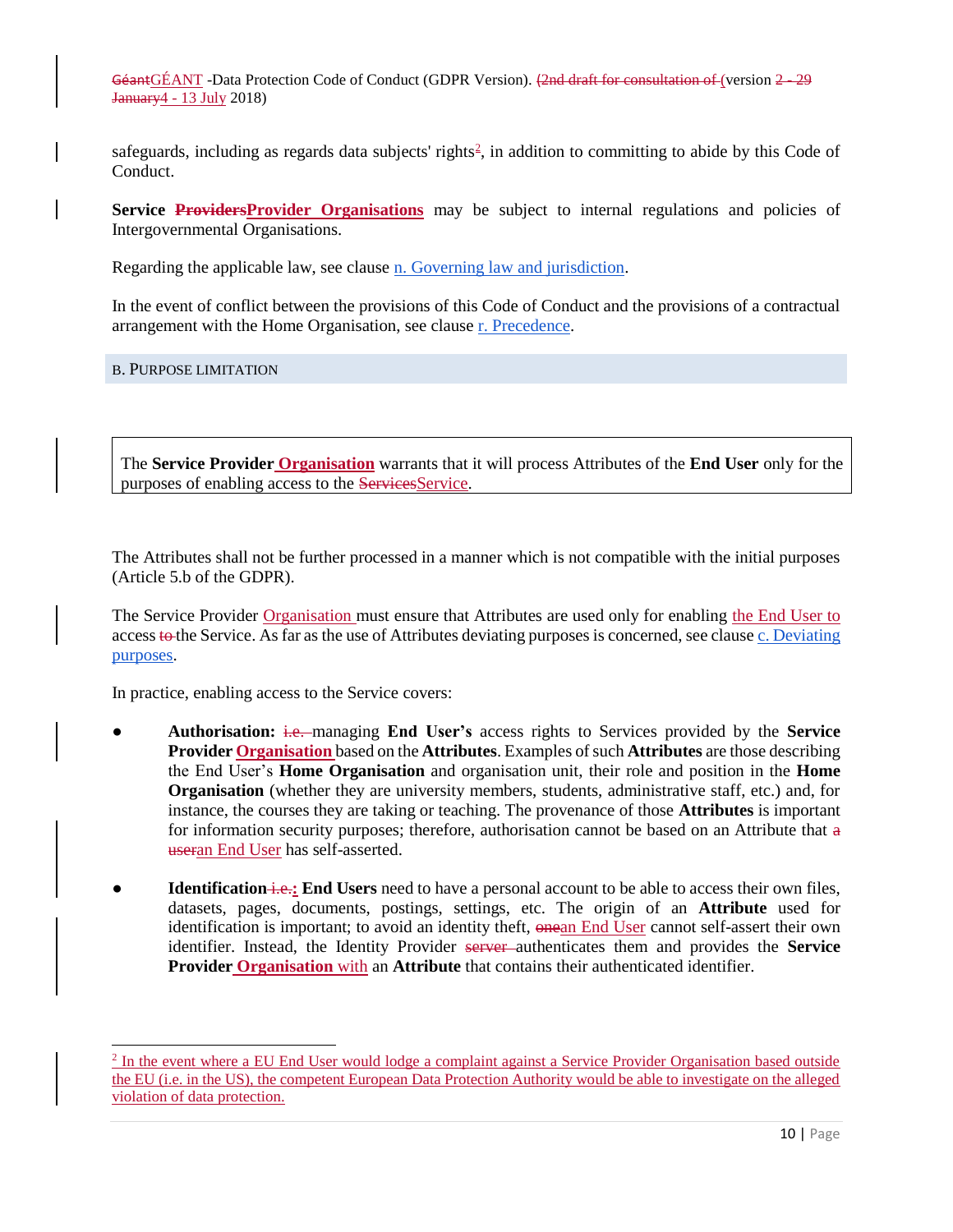- **Transferring real-world trust** to the online world—**i.e.**: if the **Service Provider** Organisation supports a user community that exists also in the real world, **Attributes** can be used to transfer that community to the online world. For instance, if the members of the user community know each other by name in the real world, it is important that their names (or other identifiers) are displayed also in any discussion or collaboration forum offered by the **Service Provider**. **Organisation**. The source of those **Attributes** is important; to avoid identity theft, onethe **Service Provider Organisation** must retrieve users' names from trustworthy sources and not rely on self-assertions.
- **Researcher unambiguity** i.e.: ensuring that a researcher's scientific contribution is associated properly to them and not to a wrong person (with potentially the same name or initials). In the research sector, publishing scientific results is part of researchers' academic career and the researchers expect to receive the merit for their scientific contribution. There are global researcher identification systems (such as ORCID and ISNI) which assign identifiers for researchers to help scientific **Service** Providers**Provider Organisations** to properly distinguish between researchers, even if they change their names or organisation they are affiliated with.
- Accounting and billing: Personal personal data can be processed for accounting (for instance, that the consumption of resources does not exceed the resource quota) and billing purposes. In the research and education sector, the bill is not always paid by the End User but by their Home Organisation, project, grant or funding agency.
- **Information Security:** personal data can be processed to ensure the integrity, confidentiality and availability of the Service (e.g.: incident forensic and response).
- **•** Other functionalities offered by the **Service Provider Organisation** for enabling the End User to access to the Services, i.e.Service: using **Attributes** of usersEnd Users for the purposes of other functionalities offered by the Service Provider Organisation. It is common that services on the Internet send e-mail or other notifications to their users regarding their services. Examples of scenarios where processing End User's email address or other contact detail falls within the scope of enabling access to the serviceService include for instance:
	- the End User's application to access the resources has been approved by the resource owner;
	- the End User's permission to use a resource is expiring or they are running out of the resource allocation quota;
	- someone has commented on the End User's blog posting or edited their wiki page.

See also the next clause on deviating purposes.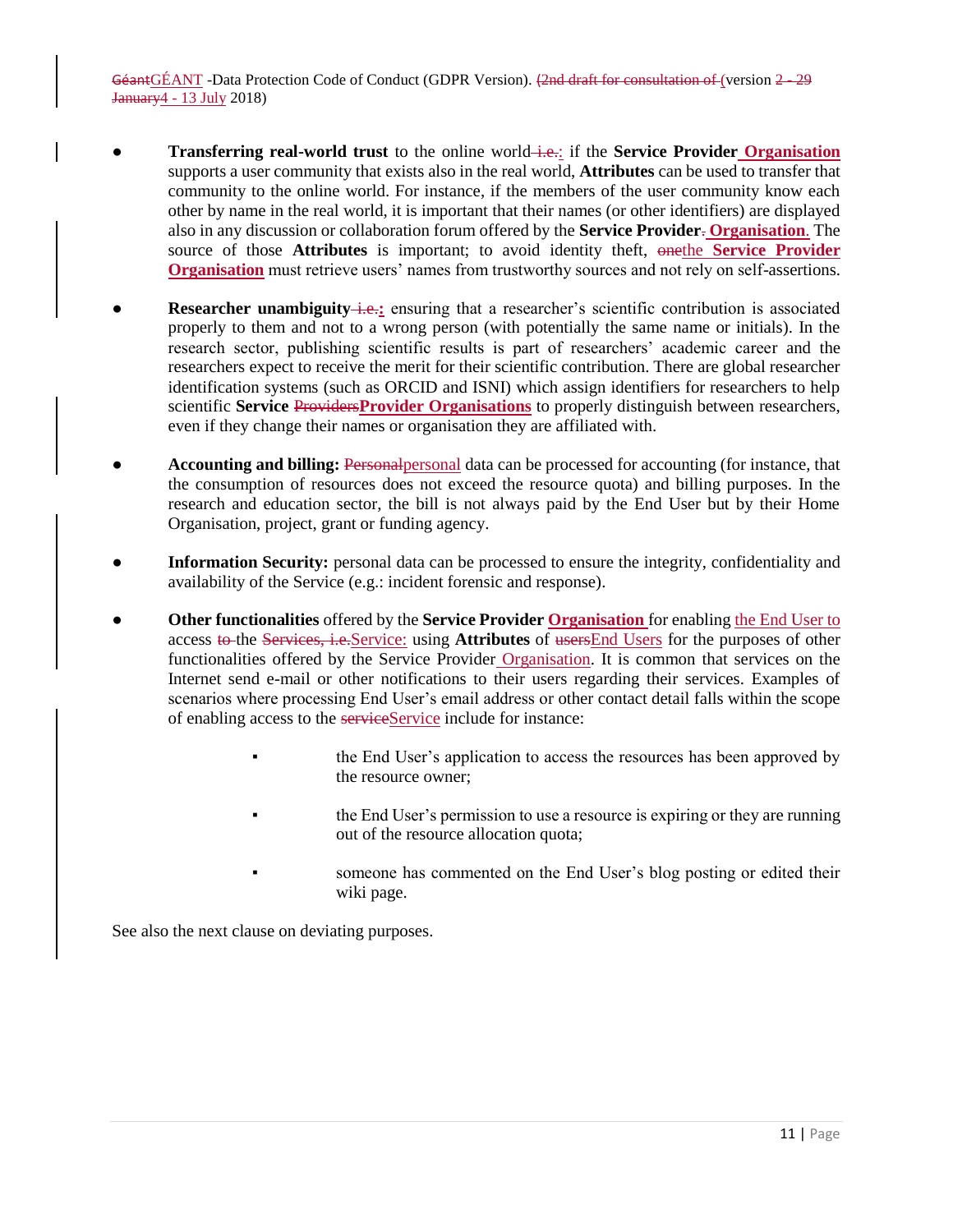<span id="page-11-0"></span>C. DEVIATING PURPOSES

The Service Provider Organisation commits not to process the Attributes for purposes other than enabling the End User to access the Service, unless the End User has given prior consent to the Service Provider Organisation.

If the Service Provider Organisation wants to use the Attributes for purposes other than "enabling the End User to access-to the Service" (see [b. Purpose limitation\)](#page-9-0), it can only do so if the End User gives his or hertheir consent to the Service Provider Organisation. See also clause 1. End User's consent for the requirements on consent.

Examples of deviating purposes<sup>3</sup> are: sending the End User commercial or unsolicited messages, including End User's e-mail address to a newsletter offering new services, selling the Attributes to third parties, transferring information to third parties such as the search history, profiling activities etc.

<span id="page-11-1"></span>D. DATA MINIMIZATIONMINIMISATION

l

The Service Provider undertakesOrganisation commits to minimise the Attributes requested from a **Home Organisation** [3] to those that are adequate, relevant and not excessive for enabling access to the Service and, where a number of Attributes could be used to provide access to the Service, to use the least intrusive Attributes possible.

The following list presents examples of Attributes that are **adequate**, **relevant** and **not excessive** for enabling access in the context of the Servicethe End User to access the Service. The Attribute names refer to the schema (e.g. eduPerson, Schac) and protocol (SAML2) definitions currently used widely in the GÉANT community:

- an attributeAttribute (such as, eduPerson(Scoped)Affiliation, eduPersonEntitlement or schacHomeOrganisation) indicating that the End User's permissionUser is authorised to use the Service:
	- a trusted value provided by the IdP is needed instead of a value selfasserted by the End User.

<sup>&</sup>lt;sup>3</sup> Consult the Article 29 Working Party's [Opinion 03/2013 on purpose limitation.](http://ec.europa.eu/justice/data-protection/article-29/documentation/opinion-recommendation/files/2013/wp203_en.pdf) This document can guide the Service Provider to ascertain whether the purpose for the processing of the personal data is compatible or not.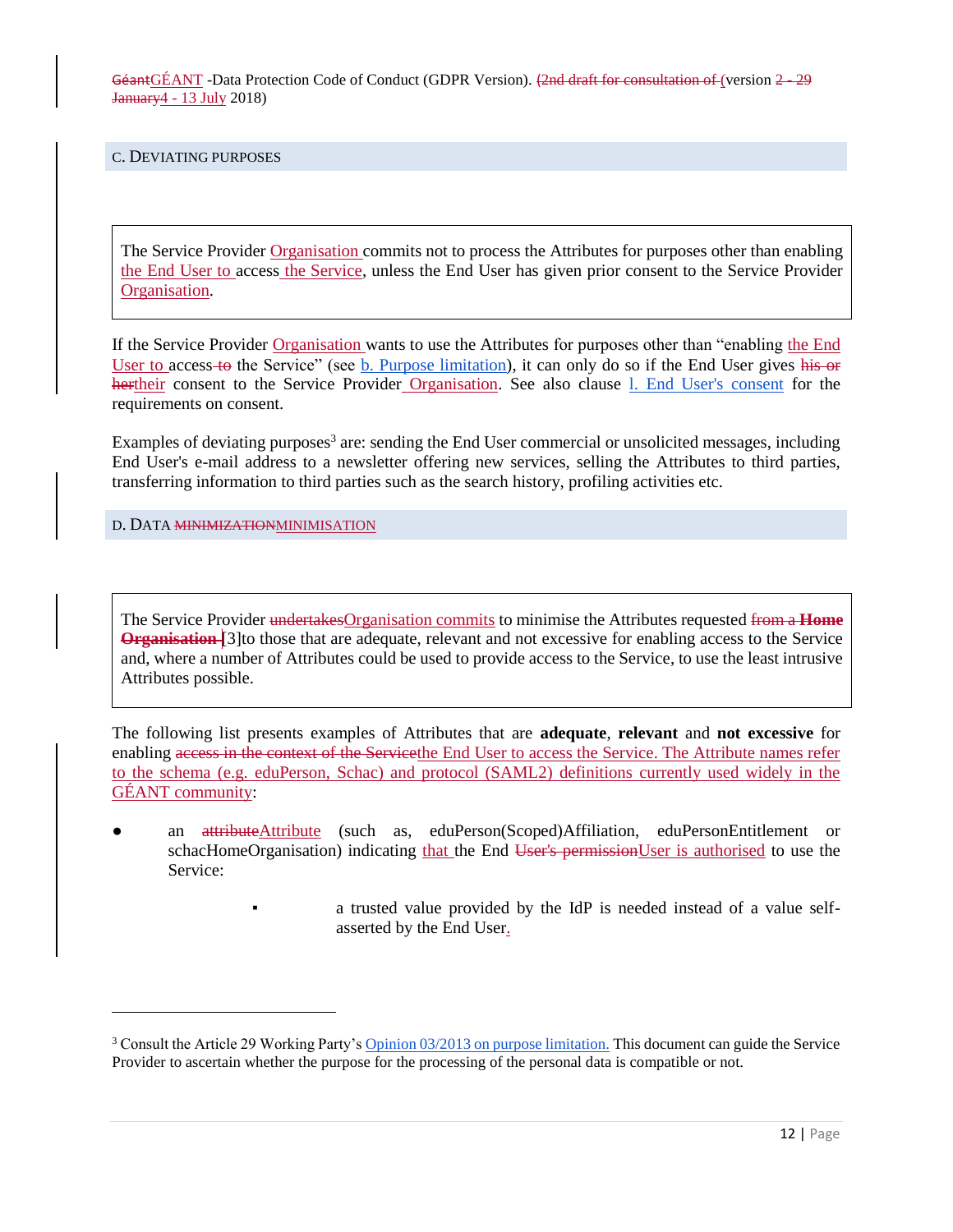- an attributeAttribute (such as, SAML2 PersistentId) uniquely identifying the End User required, for instance, to store the End User's Service profile:
	- a trusted value provided by the IdP is needed. The To avoid an identity theft, an End User cannot self-assert their uniqueown identifier.
- if there are several alternative unique identifiers available for the Service, the least intrusive must be used:
	- a pseudonymous bilateral identifier (such as, SAML2 persistentId) is preferred;
	- if enabling access to the Service requires matching the same End User's accounts between two Service ProvidersProvider Organisations, a Service Provider Organisation can request a more intrusive identifier (such as eduPersonPrincipalName or eduPersonUniqueID), whose value for a given user is shared by several Service ProvidersProvider Organisations;
	- if there is a legitimate reason for an End User (such as, a researcher) to keep their identity and profile in the Service Provider Organisation even when the organisation they are affiliated with changes, a permanent identifier (such as, ORCID identifier) can be used.
- a name attributeAttribute (such as commonName or DisplayName attributeAttribute) is necessary for a wiki or other collaboration platform, if the End Users know each other in real life and need to be able to transfer their existing real-world trust to an online environment.
	- if knowing the contributor's name is important for the collaboration, the name can be released.requested;
	- otherwise, the name cannot be requested. Instead, the Service may indicate the user may be indicated as "unknown" or use a pseudonym the user has selected or the system has assigned to him/her.
- e-mail address or other contact details, if it is necessary to contact the **End User** for the proper functioning of the Services offered by the **Service Provider Organisation**.

In the context of this Code of Conduct, under no circumstances a **Service Provider Organisation** is authorizedauthorised to request End User's Attribute revealing racial or ethnic origin, political opinions, religious or philosophical beliefs, trade-union membership, genetic data, biometric data for the purposes of uniquely identifying a natural person or data concerning health or sex life or sexual orientation.

#### <span id="page-12-0"></span>E. INFORMATION DUTY TOWARDS END USER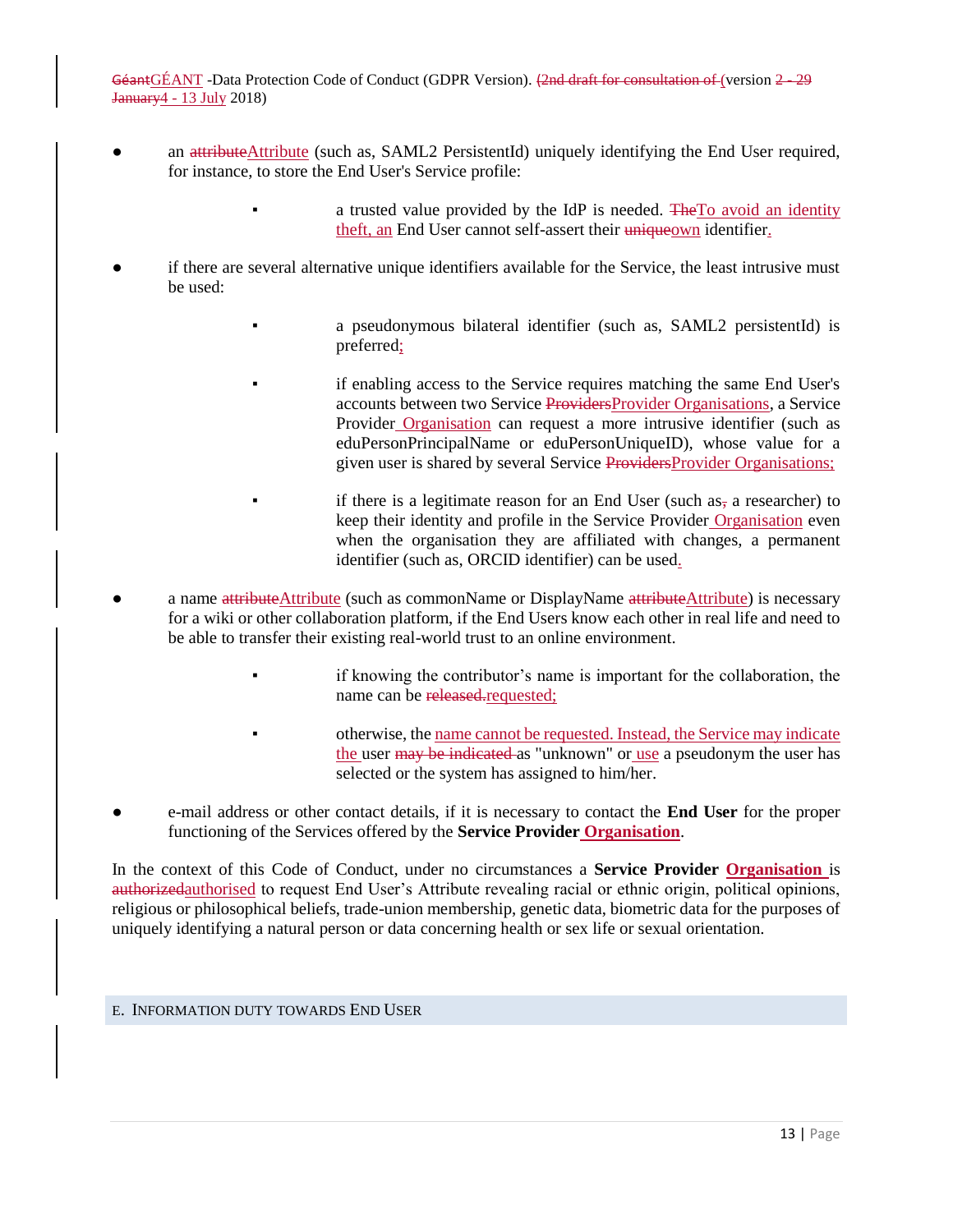The **Service Provider Organisation** shall provide -at first contact- the **End User** with a Privacy Notice before they initiate the federated login for the first time.

This Privacy Notice must be concise, transparent, intelligible and provided in an easily accessible form.

The Privacy Notice shall contain at least the following information:

- the name, address and jurisdiction of the **Service Provider Organisation**; where applicable;
- the contact details of the data protection officer, where applicable;
- the purpose or purposes of the processing of the **Attributes**;
- a description of the **Attributes** being processed as well as the legal basis for the processing;
- the third party recipients or categories of third party recipient to whom the Attributes might be disclosed, and proposed transfers of **Attributes** to countries outside of the European Economic Area;
- the existence of the rights to access, rectify and delete the **Attributes** held about the **End User**;
- the retention period of the **Attributes**;
- a reference to this Code of Conduct;
- $\bullet$  the right to lodge a complaint with a supervisory authority;

The Privacy Notice can be, for instance, linked to the front page of the Service. It is important that the **End User** can review the policy before they log in for the first time. The Privacy Notice shall use clear and plain language.

The Privacy Notice is Service specific and not the same for different Services of a Service Provider Organisation.

The **Service Provider Organisation** needs to describe in its Privacy Notice how they End Users can exercise their right to access, request correction and request deletion of their personal data.

The **Service Provider Organisation** may include additional information, but must include as a minimum the information described above. The additional information could for example refer to the additional data processing activities of the **Service Provider**. **Organisation**. Additional processing activities must comply with the provisions of clause [c. Deviating purposes](#page-11-0) and be included in the Privacy Notice.

The **Service** Providers**Provider Organisations** are advised to make use of the Privacy Notice template that belongs to the supporting material of the Code of Conduct in [Appendix 1: Information duty towards End](#page-23-0)  [Users.](#page-23-0)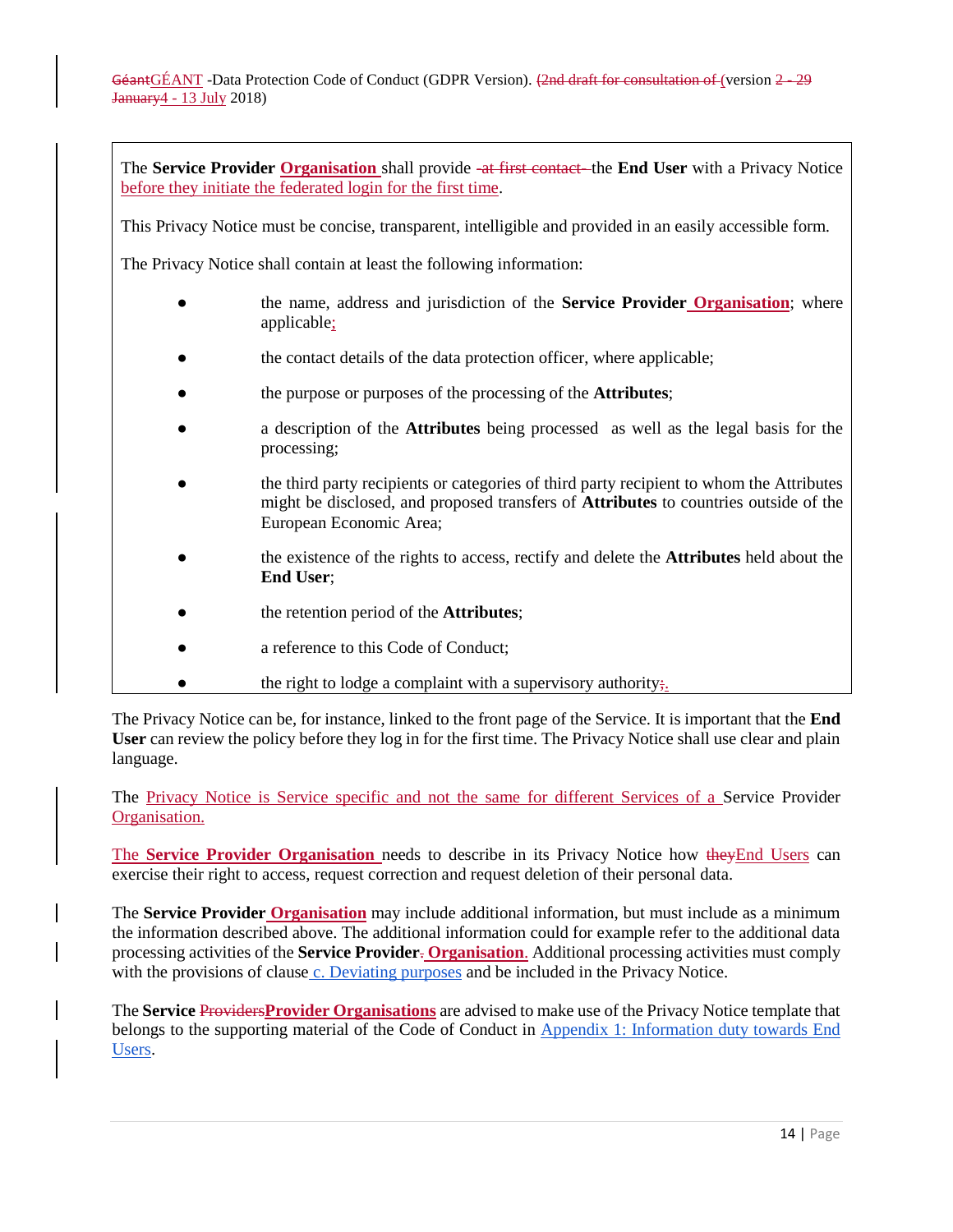#### <span id="page-14-0"></span>F. INFORMATION DUTY TOWARDS HOME ORGANISATION

The **Service Provider Organisation** commits to provide to the **Home Organisation** or its Agent at least the following information:

- a) a machine-readable link to the Privacy Notice;
- b) indication of commitment to this Code of Conduct;
- c) any relevant updates or changes in the local data protection legislation that may affect this Code of Conduct.

GÉANT has put in place a scalable technical solution allowing **Service** Providers**Provider Organisations** to add their adherence to this Code of Conduct and to communicate its Service Privacy Notice's URL. This information is shared with the Home Organisation's Identity Provider server prior to sharingbefore it releases the End User's Attributes to the **Service Provider Organisation**, enabling the Home Organisation to present it to the End User as described in Appendix 1.II..

The current technical infrastructure is based on standard SAML 2.0 metadata management and distribution system operated by Federation operators. However this Code of Conduct will apply despite the future changes in the technical infrastructure.

<span id="page-14-1"></span>G. DATA RETENTION

The **Service** provider**Provider Organisation** shall delete or anonymizeanonymise all **Attributes** without undue delay as soon as they are no longer necessary for the purposes of providing the Service.

Under the GDPR, anonymizedanonymised data does not constitute personal data; therefore, anonymizedanonymised data can be kept indefinitely.

The retention period of the **Attributes** depends on the particularities of the Service and it needs to be decided by the **Service Provider**. **Organisation**. However, a **Service Provider Organisation** shall not store the **Attributes** for an unlimited or indefinite period of time.

The **Service Provider Organisation** has to implement an adequate data retention policy compliant with the GDPR and other applicable data protection legislation. The existence of this policy must be communicated in the Service Provider's Service's Privacy Notice (see clause e. Information duty towards End User).

For instance, the **Attributes** could be deleted after the expiration of the **End User's** session in the web Service. On the other hand, for other Services, it may be necessary to store the **Attributes** for a longer period of time.

In principle the personal data must be deleted or anonymised if the **End User** (or their **Home Organisation**) no longer wishes to use the Service.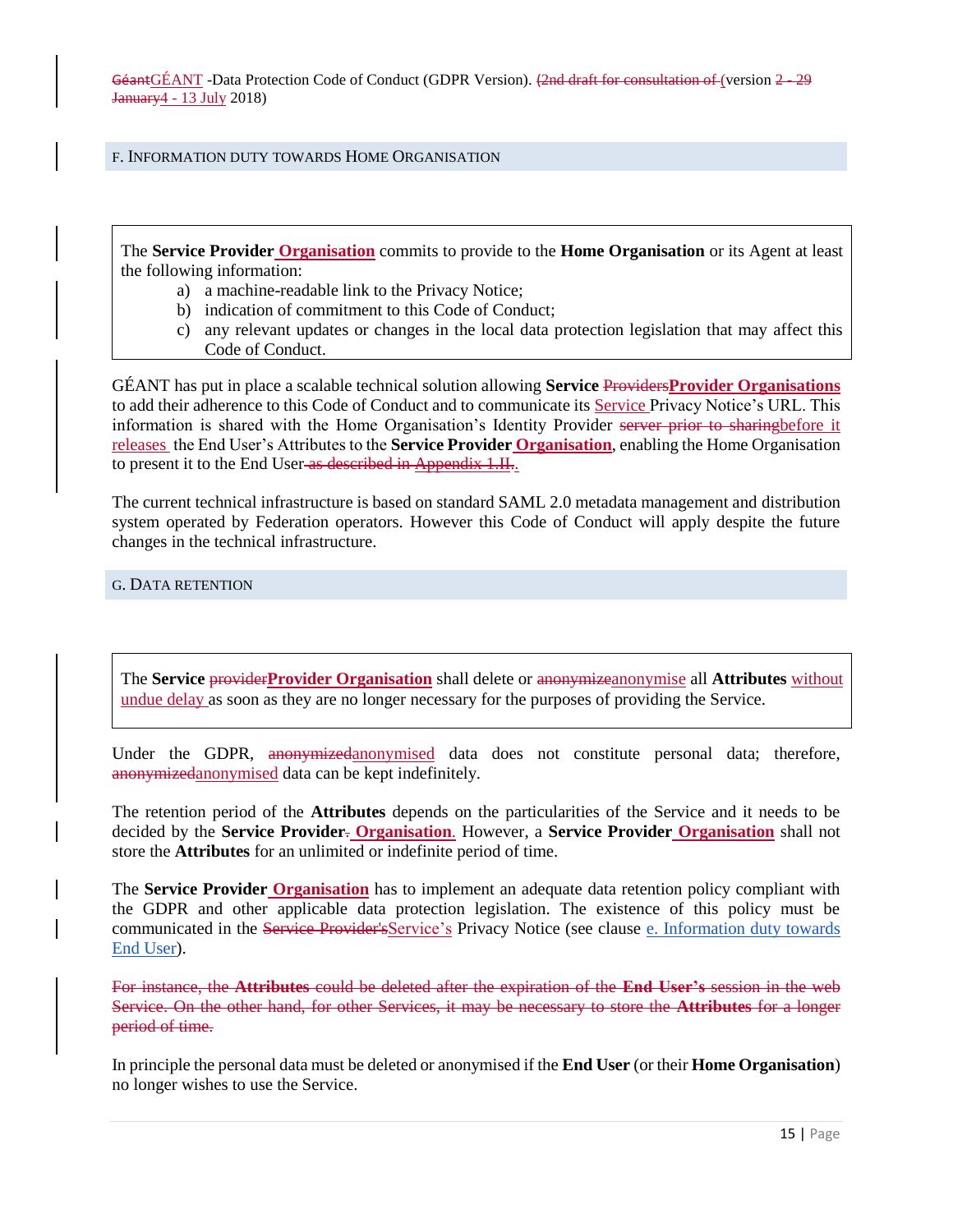However, in many cases, the **End User** does not explicitly inform the **Service Provider Organisation** that they no longer wish to use the Service, they just do not log in to the Service anymore. In this case it is considered as a good practice to delete or anonymise the **End User's** personal data if they have not logged in for 18 months.

On the other hand, there are also circumstances where an **End User** not signing in does not necessarily mean that they no longer wish to use the Service. The **Service Provider Organisation** shall implement appropriate processes to manage this type of situationssituation. For instance:

- if the Service is an archive for scientific data, the researchers who deposit their datasets to the archive may still remain the owners or custodians of the dataset although they do not log in for a while $\div$ :
- if the Service is a Git (a widely used source code management system) an **End User** uses to publish their computer program code, the **End User** may still want to be able to log in and maintain their code, although they have not logged in for a while.;
- if the Service is a repository where researchers publish their scientific findings and contribution, the researchers still want to have their name and other **Attributes** attached to the finding, although they do not regularly  $\log in_{\tau_2}$ .
- if the Service is a collaborative application (such as, a wiki or a discussion board) where the **End User** has their name or other **Attribute** attached to their contribution to let the other users learn and assess the provenance of the contribution and attributeAttribute it to a specific person.

The Personal Data, including log files, do not need to be removed or anonymised as long as they are needed:

- for archiving purposes in the public interest, scientific or historical research purposes or statistical purposes;
- for compliance with a legal obligation which requires processing by International, European or Member State law to which the **Service Provider Organisation** is subject;
- for the performance of a task carried out in the public interest;
- for the establishment, exercise or defence of legal claims, such as resource allocation or invoices;
- for exercising the right of freedom of expression and information.

<span id="page-15-0"></span>H. SECURITY MEASURES

The **Service Provider Organisation** warrants taking appropriate technical and organisational measures to safeguard Attributes against accidental or unlawful destruction or accidental loss, alteration, unauthorizedunauthorised disclosure or access. These measures shall ensure a level of security appropriate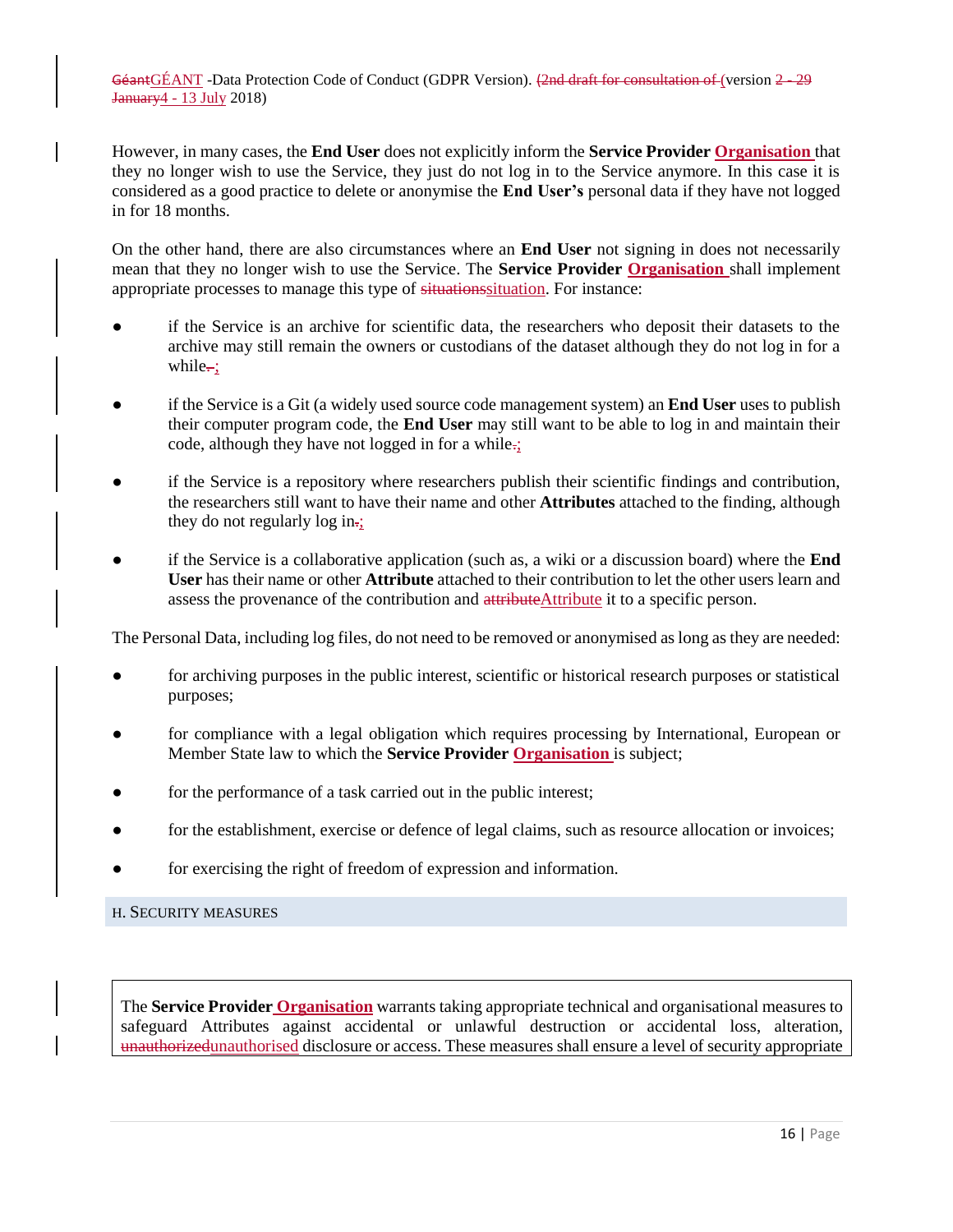to the risks represented by the processing and the nature of the data to be protected, having regard to the state of the art and the cost of their implementation.

The **Service Provider Organisation** shall implement the security measures described in [Appendix 2:](#page-31-0)  [Information Security, technical and organisational guidelines for Service ProvidersProvider Organisations.](#page-31-0) The Service Provider can also implement such additional security measures which, evaluated together, provide at least the same level of security as the level of security provided by the measures described in Appendix 2..

<span id="page-16-0"></span>I. SECURITY BREACHES

The **Service Provider Organisation** commits to, without undue delay, report all suspected privacy or security breaches, meaning any breach of security leading to the accidental or unlawful destruction, loss, alteration, unauthorised disclosure of, or access to, personal data transmitted, stored or otherwise processed concerning the **Attributes** to the **Home Organisation** or its Agent and, where this is legally required, to the competent data protection authority and/or to the **End Users** whose data are concerned by the security or privacy breach.

Article 33 of the GDPR describes the conditions when a personal data breach must be notified to the supervisory authority. This clause imposes an obligation to notify also the Home Organisation, to allow them takingto take the necessary technical and organisational measures for mitigating any risk the **Home Organisation** may be exposed to.

For example, if the **Service Provider Organisation** suspects that one or more user accounts in the **Home Organisation** has been compromised, the **Service Provider Organisation** contacting the **Home Organisation** enables the **Home Organisation** to take measures to limit any further damage (such as, suspend the compromised accounts) and to start the necessary actions to recover from the breach, if any.

The **Service Provider Organisation** shall use the security contact point of the Home Organisation or its Agent as provided in the technical infrastructure (currently, SAML 2.0 metadata), if available, for the reporting. When a security contact is not provided, the Service Provider shall communicate with alternative contact pointsor an appropriate alternative, for the reporting.

<span id="page-16-1"></span>J. TRANSFER OF PERSONAL DATA TO THIRD PARTIES

The **Service Provider Organisation** shall not to transfer Attributes to any third party (such as a collaboration partner) except:

a) if mandated by the **Service Provider Organisation** for enabling the End User to access to its Service on its behalf, or;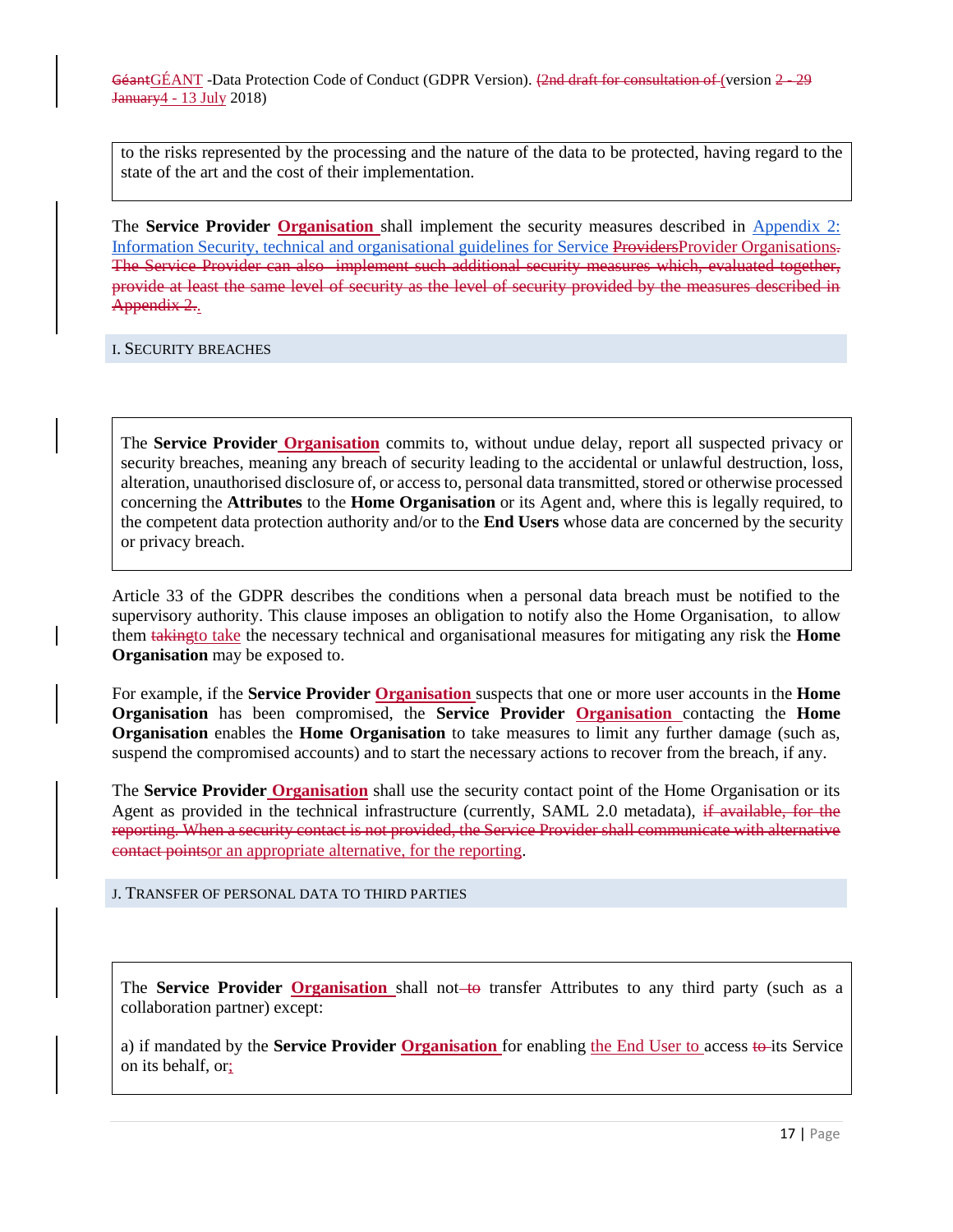b) if the third party is committed to the Code of Conduct or has undertaken similar duties considered sufficient under the data protection law applicable to the **Service Provider Organisation** or;

c) if prior Consentconsent has been given by the End User.

The **Service Provider Organisation** shall not transfer Attributes to any third party (third party means a data controller other than the Home organisation or the Service Provider Organisation such as a collaboration partner) except:

- a) if the third party is a data processor for the **Service Provider Organisation** in which case an ordinary controller-processor relationship applies between the **Service Provider Organisation** and the third party working on behalf of the **Service Provider**. **Organisation**. The **Service Provider Organisation** must conclude a written agreement with such data processor in accordance with applicable laws.
- b) if the third party is also committed to the Code of Conduct. This is expected to be the case for various collaborative research scenarios, where the Service is provided to the **End User** by several data controllers working in collaboration. A typical scenario is a proxy setup where a research collaboration has a **Service Provider Organisation** that receives **Attributes** from **Home Organisations** and passes on (parts of) those **Attributes** to third parties providing the actual or additional Services. In thatthis case, where the proxy **Service Provider Organisation** acts as a proxy for the third parties, the **Service Provider Organisation** must make sureensure that all third parties receiving Attributes are committed to the Code of Conduct or similar. (such as a Data Processing Agreement or a Data Transfer Agreement).

In contrast, if none of the **Attributes** received from the **Home Organisation** are being passed on, e.g. when only an internal identifier assigned by the proxy is sent to the third parties, the proxy does not need to make sure those third parties are committed to the Code of Conduct.

In a Service Provider proxy set-up, the The organisation acting as the proxy (and operating thea proxy server) needs to assume a roleservice, as described above, must act as the intermediary between the **Home Organisation** and the third party. For instance, the proxy needs to relay the suspected privacy or security breaches to the **Home Organisation** or its Agent, as described in clause [h. Security measures.](#page-15-0)

c) if prior consent has been given by the **End User.** For the requirements of such consent, see clause l. End User's consent.

If transfer to a third party includes also a transfer to a third country, the next clause imposes further requirements.

<span id="page-17-0"></span>K. TRANSFER OF PERSONAL DATA TO THIRD COUNTRIES

1. Transfers among **Service Provider Organisations** that have adhered to the Code of Conduct.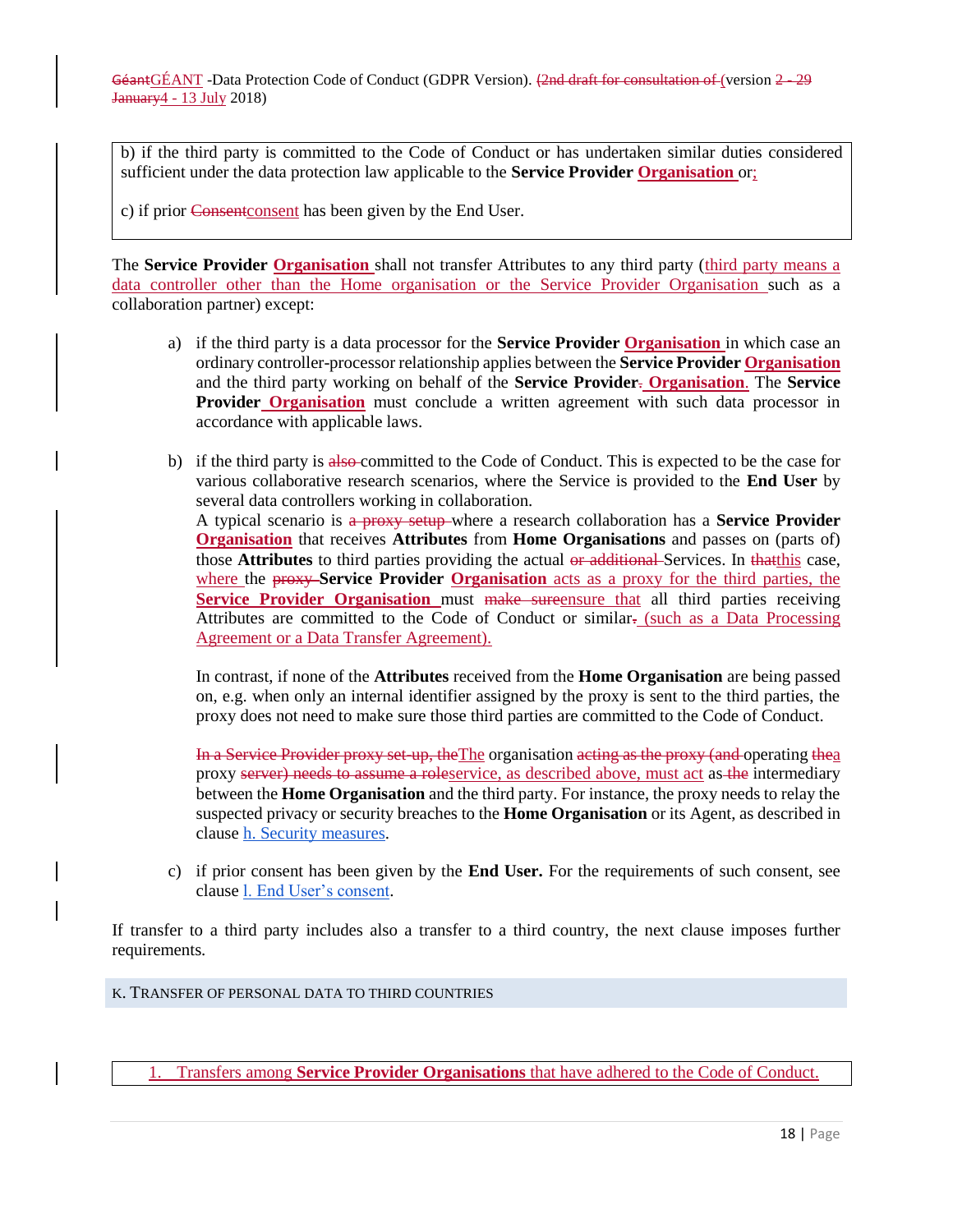This Code of Conduct constitutes an adequate legal basis for cross-border transfers of Attributes among the **Service Provider Organisations** that have adhered to it, whether the **Service Provider Organisation** receiving the Attributes is established in the European Economic Area or not. In other terms, the Code of Conduct legitimates cross-border transfers among the parties that have committed to the Code of Conduct.

1.2.Transfers to parties that have **not** adhered to this Code of Conduct established outside the EEA The **Service Provider Organisation** guarantees that, when transferring **Attributes** to a party that has not adhered to this Code of Conduct and that is based outside the European Economic Area or in a country without an adequate level of data protection pursuant to Article 45.1 of the GDPR or the recipient is an International Organisation, to take appropriate safeguards.

2. Transfers among Service Providers that have adhered to the Code of Conduct. This Code of Conduct constitutes an adequate legal basis for cross-border transfers of Attributes among the Service Providers that have adhered to it, whether the Service Provider receiving the Attributes is established in the European Economic Area or not. In other terms, the Code of Conduct legitimates crossborder transfers among the parties that have committed to the Code of Conduct.

Under European data protection legislation, transfers of personal data from the European Economic Area to third countries that do not offer an adequate level of data protection are restricted, unless the recipient territory ensures a so-called *"adequate level of protection"*.*appropriate safeguards"*. However, there is anArticle 49 of the GDPR provides with an exhaustive list of derogations to this general prohibition that. The following derogations are relevant for this context:

- **Consent of the End User:** The unambiguous consent of the data subject legitimates data transfers to third countries, even if the recipient does not offer an adequate level of protection. The **Service Provider Organisation** may rely on the End User's freely given informed revocable Consentconsent as described in clause l. End User's consent.
- **Contractual guarantees**: The existence of an appropriate contractual framework, supported by Standard contract clauses, either adopted by the European Commission or by a supervisory authority, the use of appropriate safeguards such as Binding Corporate Rules or other legally binding and enforceable instruments are recognised methods of transferring personal data. The use of Standard contract clauses does not exclude the possibility for the contracting parties to include them in a wider contract nor to add other clauses as long as they do not enter in contradiction. When using EU model clauses, the **Service Provider Organisation** needs to verify and ascertain that the other party is able to comply with all contractual obligations set out in the model clauses, especially taking into account local law applicable to such party.
- **Approved code of conduct:** an approved code of conduct pursuant to Article 40 of the GDPR together with binding and enforceable commitments of the controller or processor in the third country to apply the appropriate safeguards, including as regards data subjects' rights.

Notice that ifIf transferring Attributes to a third country involves also a transferring them to a third party, also clause j. Transfer of personal data to third parties needs to be satisfied.

# <span id="page-18-0"></span>L. END USER'S CONSENT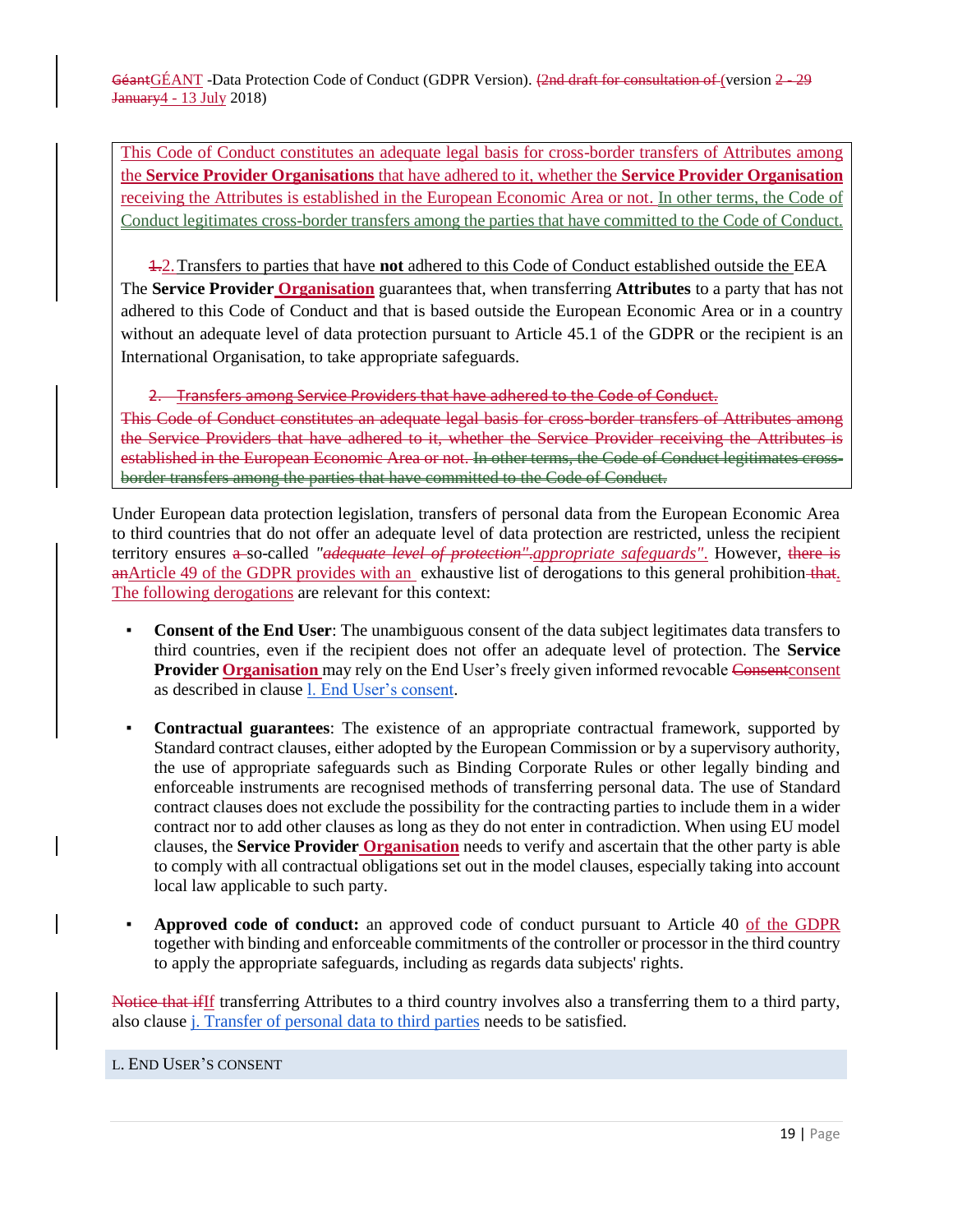Consent must be freely given, specific, informed and must unambiguously indicate the **End User's** wishes by which he or shethey, by a statement or by a clear affirmative action, signifies signify agreement to the processing of his or hertheir personal data.

When a **Service Provider Organisation** relies on End User's consent (e.g. [c. Deviating purposes,](#page-11-0) j. Transfer of personal data to third parties[, k. Transfer of personal data to third countries](#page-17-0)  $\downarrow$ , it can be provided by a written statement, including by electronic means. This could include ticking a box when visiting an internet website, choosing technicalprivacy settings for information society services options of a software or another statement or conduct (i.e. a clear affirmative action) which clearly indicates the data subject's acceptance of the proposed processing of his or hertheir personal data. Consent shall always be documented. Furthermore, the **End User Users** shall be able to withdraw his/hertheir consent online.

Following Recital 43 of the GDPR, the Service Provider Organisation shall not rely on consent when there is a clear imbalance between the End User and the Service Provider Organisation.

Notice that this Code of Conduct for Service ProvidersProvider Organisations does not make normative requirements on the Home Organisation's legal grounds to release Attributes to the Service Provider. Organisation. However, the user interaction-presented in Appendix 1 assumes the Attribute release is not based on the End User's consent.

#### <span id="page-19-0"></span>M. LIABILITY

The Service Provider Organisation agrees to hold harmless the **End User**, **and** the **Home Organisation** (as well as the Agent) who has suffered damage as a result of any violation of this Code of Conduct by the **Service Provider Organisation** as determined in a binding and enforceable judicial ruling.

In the event of damages related to the breach of this Code of Conduct (i.e.: using the **Attributes** for other purposes, storing sharing the **Attributes** with third parties etc.), the **Service Provider Organisation** will hold the other parties harmless following a binding and enforceable judicial ruling.

For example, in case an **End User** files a complaint against his or hertheir **Home Organisation** for unlawful release of **Attributes**, and it turns out that after a **Service Provider Organisation** has released the **Attributes** to a third party, the **Service Provider Organisation** agrees to assume the liabilities of the **Home Organisation** will be held harmless againsttowards the **End User** in respect of a breach of this Code of Conduct by the Service Provider if it can prove the **Service Provider** has not complied with all the obligations of this Code of ConductOrganisation. .

#### <span id="page-19-2"></span><span id="page-19-1"></span>N. GOVERNING LAW AND JURISDICTION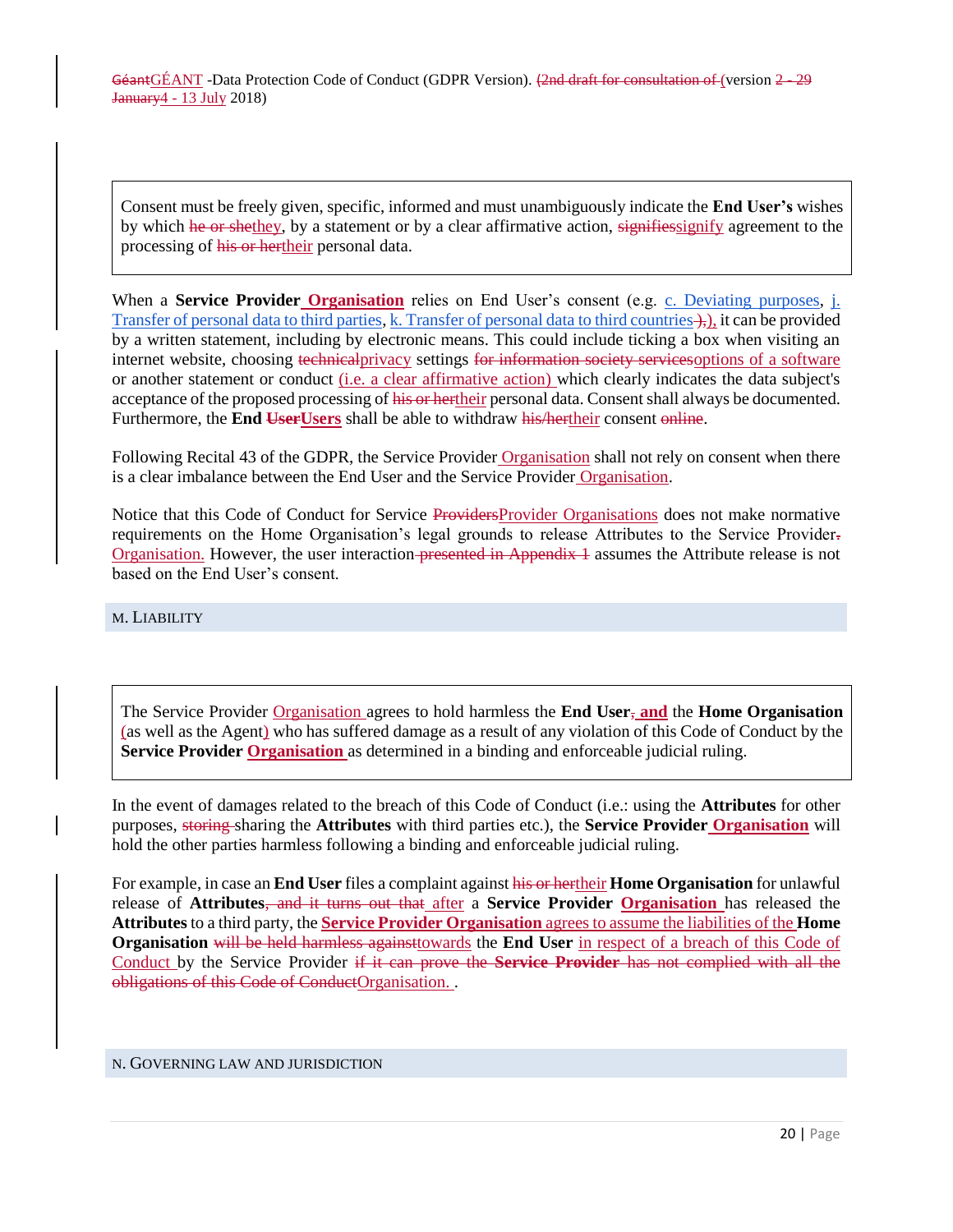This Code of Conduct shall be interpreted in the light of the GDPR and of the guidance issued by the European Data Protection Board or its predecessor<sup>4</sup>, always without prejudice tonotwithstanding any privileges and immunities of Service ProvidersProvider Organisations being International Organisations, as these are awarded by their constituent and/or statutory documents and international law.

ThisIf there are any disputes regarding the validity, interpretation or implementation of this Code of Conduct shall be governed by the Dutch laws and court unless, the parties shall agree on how and where to have it governed by other national legislation or courts of one of the EU Member States.settle them.

This Code of Conduct shall be interpreted in the light of the GDPR and of guidance issued by the regulatory authorities such as the European Data Protection Board

If there are disputes regarding the validity, interpretation or implementation of this Code of Conduct, the parties shall agree on how and where to settle them, based on guidance issued by the regulatory authorities such as the European Data Protection Board or it predecessor.<sup>5</sup>. For instance, if there is a dispute between a Home Organisation and Service Provider Organisation who are established in the same EU Member State, the parties can agree on using the local law and court. If one of the parties prefers arbitrationare both International Organisations, the parties can also agree on an arbitration court. If only one of the parties is an International Organisation, the parties shall bring their dispute before the arbitration court of the Service Provider's jurisdiction. If the parties cannot come to an agreement, the Dutch laws and courts are assumed.

<span id="page-20-0"></span>O. ELIGIBILITY

 $\overline{a}$ 

The Code of Conduct must be implemented and executed by a duly authorized authorized representative of the **Service Provider Organisation**.

Each **Service Provider Organisation** must make sure that the commitment to this Code of Conduct is done by a person or by several persons (sometimes called a "signature authority") who has or have the right to commit the **Service Provider Organisation** to this Code of Conduct.

The person administering the Service that receives **Attributes** must identify the person or body in his or hertheir organisation that can decide if the **HomeService Provider Organisation** commits to this Code of

 $\frac{4}{1}$  Th[e](http://ec.europa.eu/justice/data-protection/article-29/documentation/opinion-recommendation/files/2010/wp179_en.pdf) [Opinion 8/2010 on applicable law](http://ec.europa.eu/justice/data-protection/article-29/documentation/opinion-recommendation/files/2010/wp179_en.pdf) of the Article 29 Working Party, as [updated in 2015,](http://ec.europa.eu/justice/data-protection/article-29/documentation/opinion-recommendation/files/2015/wp179_en_update.pdf) provides useful guidance on how to determine the applicable law in cross-national collaborations.

<sup>&</sup>lt;sup>5</sup> The Opinion 8/2010 on applicable law of the Article 29 Working Party, as updated in 2015, provides useful guidance on how to determine the applicable law in cross-national collaborations.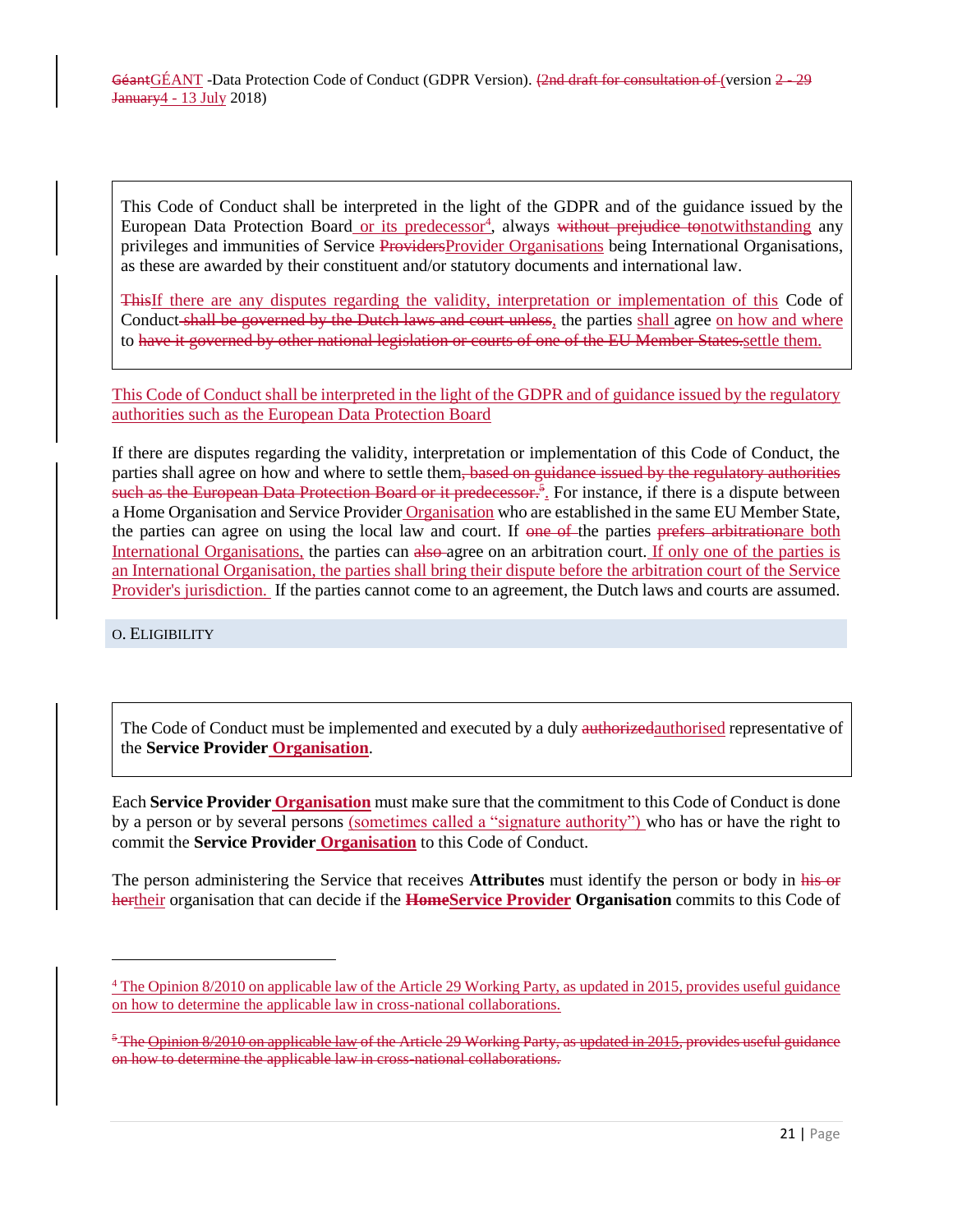Conduct, as typically, the serviceService administrator cannot necessarily take this decision on his/hertheir own.

<span id="page-21-0"></span>P. TERMINATION OF THE CODE OF CONDUCT

The **Service Provider Organisation** can only terminate adherence to this Code of Conduct in case of:

- this Code of Conduct being replaced by a similar arrangement, or;
- the termination of the Service provisioning to the Home Organisation or;
- the effective notification provided by the authorised  $by$ -representative of the Service Provider Organisation to terminate its adherence to this Code of Conduct.

Even after the **Service Provider Organisation** has terminated its adherence to the Code of Conduct, the Attributes received continue to be protected by the GDPR (see  $q$ . Survival of the clausesq. Survival of the [Code of Conduct\)](#page-21-4).

<span id="page-21-4"></span><span id="page-21-1"></span>Q. SURVIVAL OF THE CODE OF CONDUCT

The **Service Provider Organisation** agrees to be bound by the provisions of this Code of Conduct that are intended to survive due to their sense and scope after the end, lapse or nullity of this Code of Conduct until the processing terminates.

<span id="page-21-3"></span><span id="page-21-2"></span>R. PRECEDENCE

The Service Provider Organisation warrants to comply with the stipulation that, in the event of conflict between a provision contained in this Code of Conduct and a provision of the agreement concluded between the **Service Provider Organisation** and the **Home Organisation**, the provision of the agreement concluded between **Service Provider Organisation** and **Home Organisation** takes precedence over the provision of this Code of Conduct.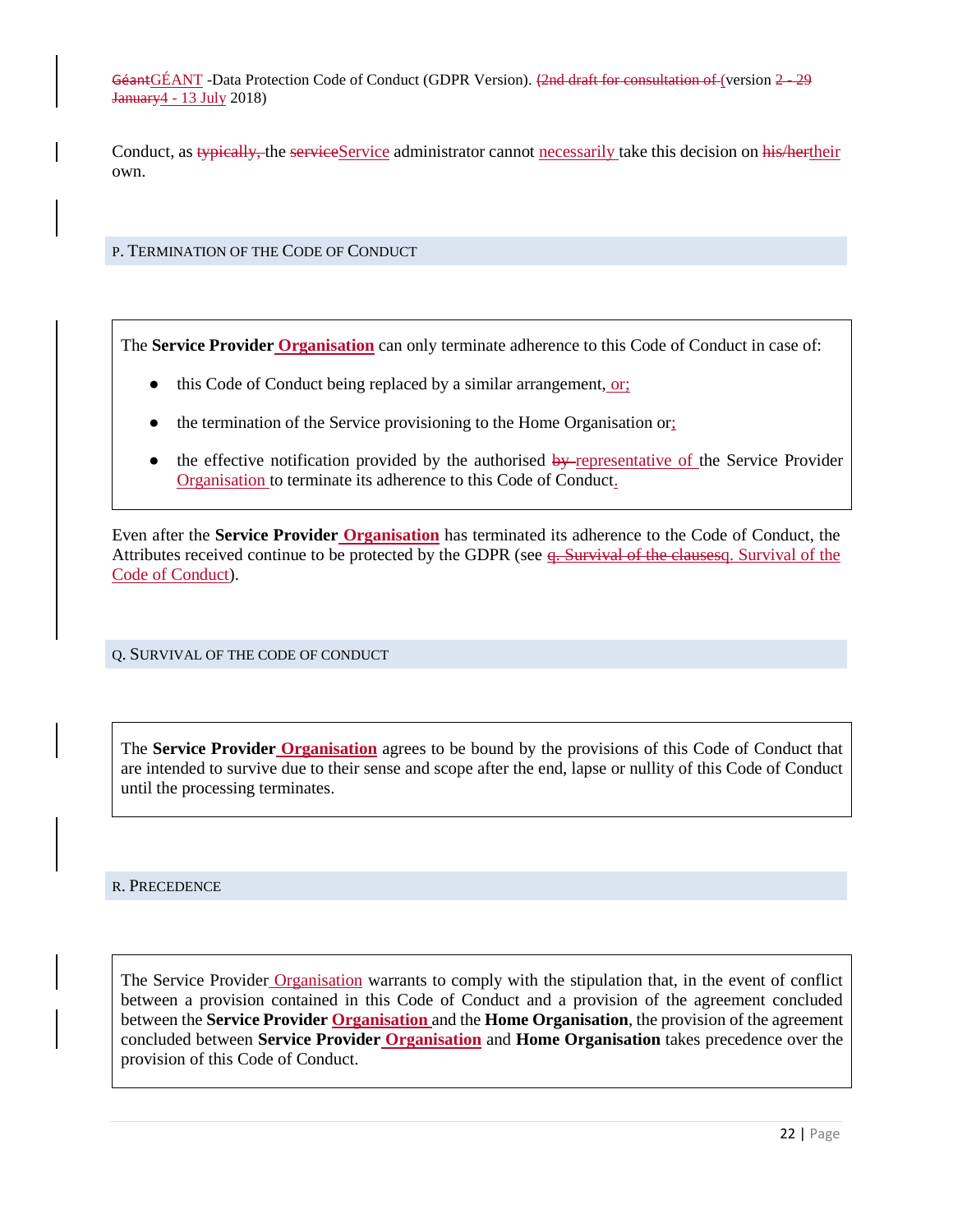In case of conflict between the provisions of the agreement between the Service Provider Organisation and the Home Organisation, this Code of Conduct and/or the data protection legislation, the following order shall prevail:

- 1. the processing agreement between the Home Organisation and the Service Provider Organisation;
- 2. the provisions of this Code of Conduct; and;
- 3. Applicable Data Protection Laws (such as other country specific law on Data protection or Privacy).

If a **Service Provider Organisation** has an agreement (possibly a data processing agreement) with (some of) the **Home Organisation**(s) and the agreement is in conflict with this Code of Conduct, that agreement has precedence.

This section allows the **Service Provider Organisation** to have a bilateral agreement overriding the Code of Conduct with some **Home Organisations**, meanwhile, this Code of Conduct will still appliesapply to the other **Home Organisations** that have not entered ininto a bilateral agreement.

# <span id="page-22-0"></span>**ATTRIBUTE PROVIDERS**

An Attribute Provider is an organisation other than the Home Organisation that manages extra Attributes for End Users of a Home Organisation and releases them to the Service Provider Organisations.

According to Section [Functional Scope,](#page-7-0) the Service Provider Organisations and the communities representing the Service Provider Organisations can agree to apply the Code of Conduct also to other Attributes, such as those the Service Provider Organisations manage and share themselves. The organisation managing the extra Attributes becomes an Attribute Provider.

When the Code of Conduct is applied to Attributes managed by Attribute Providers, the Service Provider Organisation further agrees and warrants the following:

- (see clause [i. Security Breaches\)](#page-16-0) the Service Provider Organisation commits to report all suspected privacy or security breaches also to the Attribute Provider;
- (see clause [m. Liability\)](#page-19-0) the Service Provider Organisation agrees to hold harmless also the Attribute Provider who has suffered damage as a result of any violation of this Code of Conduct by the Service Provider Organisation as determined in a binding and enforceable judicial ruling;
- (see clause [r. Precedence\)](#page-21-3) the Service Provider Organisation warrants to comply also with the stipulation that, in the event of conflict between a provision contained in this Code of Conduct and a provision of the agreement concluded between the Service Provider Organisation and the Attribute Provider, the provision of the agreement concluded between Service Provider Organisation and Attribute Provider takes precedence over the provision of this Code of Conduct.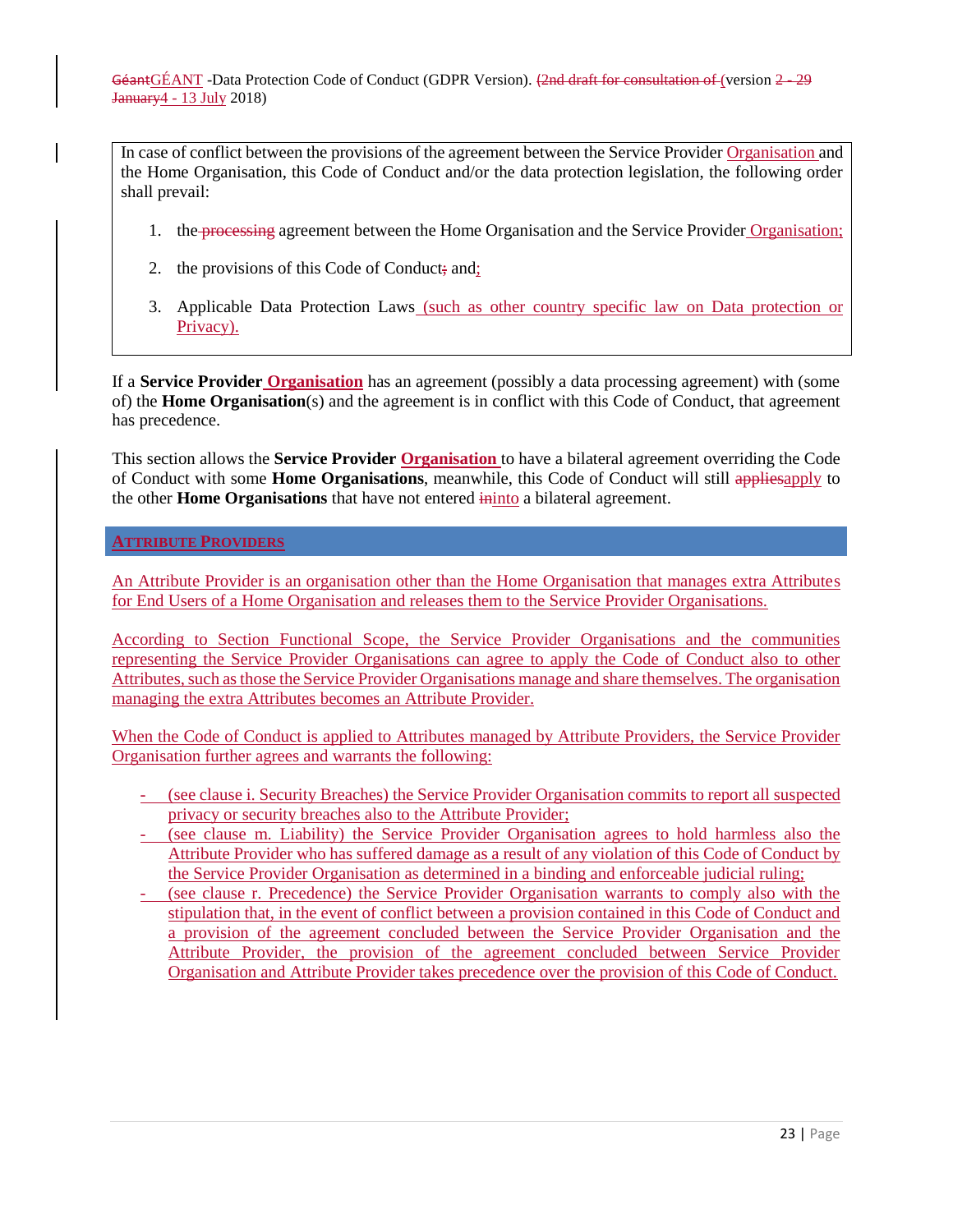#### <span id="page-23-0"></span>**APPENDIX 1: INFORMATION DUTY TOWARDS END USERS**

This **annexappendix** consists of two parts:

I. How toHow a Service Provider Organisation can develop a Privacy Notice.

Although this is a mandatory obligation, practice has shown that it is a challenge for many **Service ProvidersProvider Organisations** to develop an appropriate Privacy Notice for the Services they provide. A practical template is provided to assist the **Service ProvidersProvider Organisations**.

# II. How the **Home Organisation** should inform the **End User** onabout the **Attribute release**.

This guideline is primarily for software developers who develop an **End User** interface for the **Attribute** release on an **Identity Provider** server.

#### <span id="page-23-1"></span>I. HOW TO DEVELOP A PRIVACY NOTICE

To understand the interplay of the **Home Organisation** and the **Service Provider** within the context of the Code of Conduct, it is necessary to know that the Identity federations (and possible interfederation services like eduGAIN) relay the following information (called SAML 2.0 metadata) from the **Service Provider**  server to the Identity Provider server managed by the Home Organisation:

- a link to **Service Provider's** Privacy Notice web page (an XML element with the name mdui:PrivacyStatementURL) which must be available at least in English.
- the Service Provider's name and description (mdui:DisplayName and mdui:Description) at least in English. The name and description are expected to be meaningful also to the end users not affiliated with the Service.
- optionally, the **Service Provider's** logo (mdui:logo) that can facilitate the user interface.
- the list of **Attributes** that the **Service Provider** requests from the **Home Organisation** and, for each Attribute, an indication that the Attribute is required. As the legal grounds for the attribute release (Article 6.1 of the GDPR), the **Home Organisations** are suggested to use the legitimate interests legal grounds.

#### PRIVACY NOTICE TEMPLATE

This template intends to assist **Service ProvidersProvider Organisations** in developing a Privacy Notice document that fulfillsfulfils the requirements of the GDPR and the Code of Conduct. The second eolumntemplate presents some examples (in italieitalics) and proposes some issues that should be to taken into account.

The Privacy Notice must be provided at least in English. You can add another column to the template for a local translation of the text. Alternatively, the local translation can be a parallel page, and you can use the xml:lang element to introduce parallel language versions of the Privacy Notice page as described in SAML2 Profile for the Code of Conduct.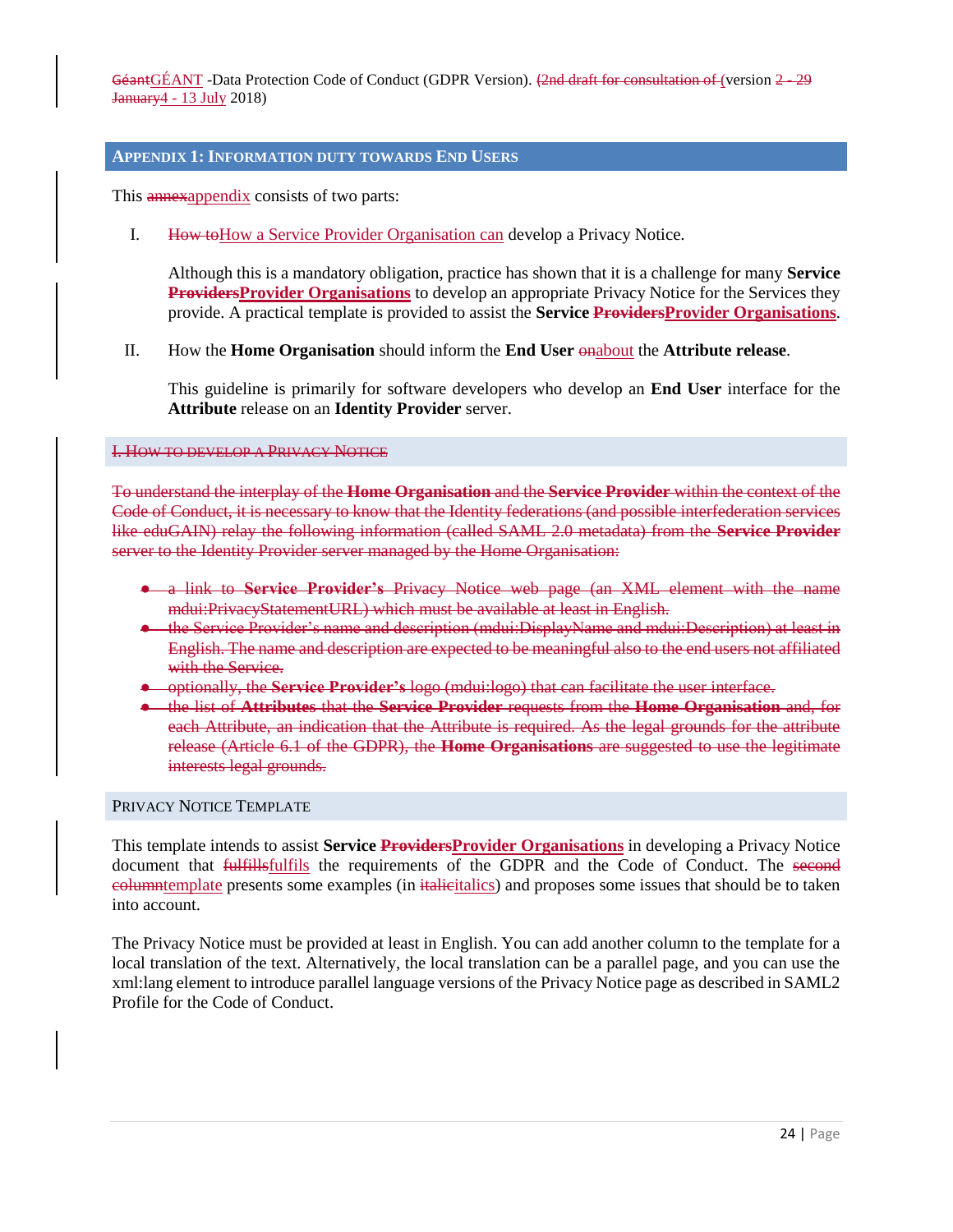| Name of the Service                                                          | SHOULD be the same as mdui: DisplayName                                                                                                                                                                                                                                              |
|------------------------------------------------------------------------------|--------------------------------------------------------------------------------------------------------------------------------------------------------------------------------------------------------------------------------------------------------------------------------------|
|                                                                              | WebLicht                                                                                                                                                                                                                                                                             |
| Description of the<br>Service                                                | SHOULD be the same as mdui: Description<br>WebLicht is a service for language research. It provides an execution<br>environment for automatic annotation of text corpora.                                                                                                            |
| Data controller and a                                                        | Tübingen university, Institute for language research                                                                                                                                                                                                                                 |
| contact person                                                               | Laboratory manager Bob Smith, bob.smith@example.org                                                                                                                                                                                                                                  |
| controller's<br>Data<br>protection<br>data<br>officer, if applicable         | If the controller has a data protection officer (GDPR Section 4)<br>Chief Security Officer bill.smith@example.org                                                                                                                                                                    |
| <b>Jurisdiction</b><br>and<br>supervisory<br>authority                       | The country in which the Service Provider Organisation $[4]$ is established<br>and whose laws are applied.<br>SHOULD be an ISO 3166 code followed by the name of the country and<br>its subdivision if necessary for qualifying the jurisdiction.<br>DE-BW Germany Baden-Württemberg |
|                                                                              | How to lodge a complaint to the competent Data protection authority:<br>Instructions to lodge a complaint are available at                                                                                                                                                           |
| Personal<br>data<br>processed and the<br>legal<br>basis<br>for<br>processing | A. Personal data retrieved from your Home Organisation:<br>- your unique user identifier (SAML persistent identifier) *<br>your role in your Home Organisation (eduPersonAffiliation<br>attributeAttribute) *                                                                        |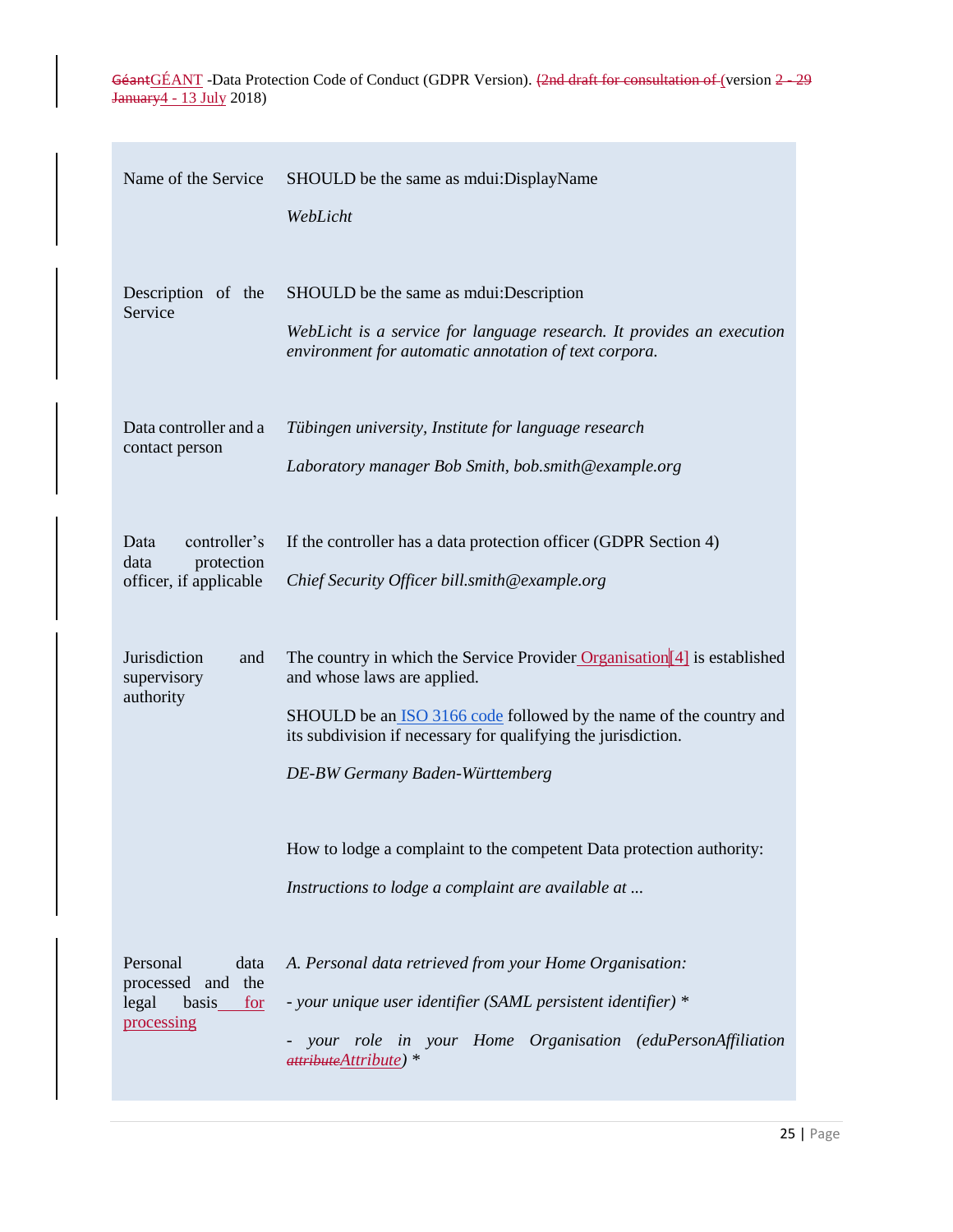|                                                              | $-$ your name $*$                                                                                                                                                                                                           |
|--------------------------------------------------------------|-----------------------------------------------------------------------------------------------------------------------------------------------------------------------------------------------------------------------------|
|                                                              | B. Personal data gathered from yourselfyou have provided or may be<br><i><u>generated as a result of your use of our service:</u></i>                                                                                       |
|                                                              | - logfiles on the service activity *                                                                                                                                                                                        |
|                                                              | - your profile                                                                                                                                                                                                              |
|                                                              |                                                                                                                                                                                                                             |
|                                                              | $* =$ the personal data is necessary for providing the Service. Other<br>personal data is processed because you have consented to it.                                                                                       |
|                                                              | Please make sure the list A. matches the list of requested<br>attributes Attributes in the Service Provider's Provider Organisation's<br>SAML 2.0 metadata.                                                                 |
| Purpose<br>of<br>the<br>processing<br>of<br>personal data    | Don't forget to describe also the purpose of the log files, if they contain<br>personal data (usually they do).<br>Your personal data is used                                                                               |
|                                                              | to authorise your access to and use of the compute resources we<br><i>provide</i><br>- to properly account your use to relevant infrastructure funding<br>bodies<br>to ensure the integrity and availability of our service |
| Third<br>parties<br>to<br>whom personal data<br>is disclosed | Notice clause j of the Code of Conduct for Service Providers Provider<br>Organisations.                                                                                                                                     |
|                                                              | We may share your personal data with third parties (or otherwise allow<br>them access to it) in the following cases:                                                                                                        |
|                                                              | to satisfy any applicable law, regulation, legal process, subpoena<br>$\left( a\right)$<br>or governmental request;                                                                                                         |
|                                                              | to enforce this Privacy Policy, including investigation of<br>(b)<br>potential violations thereof;                                                                                                                          |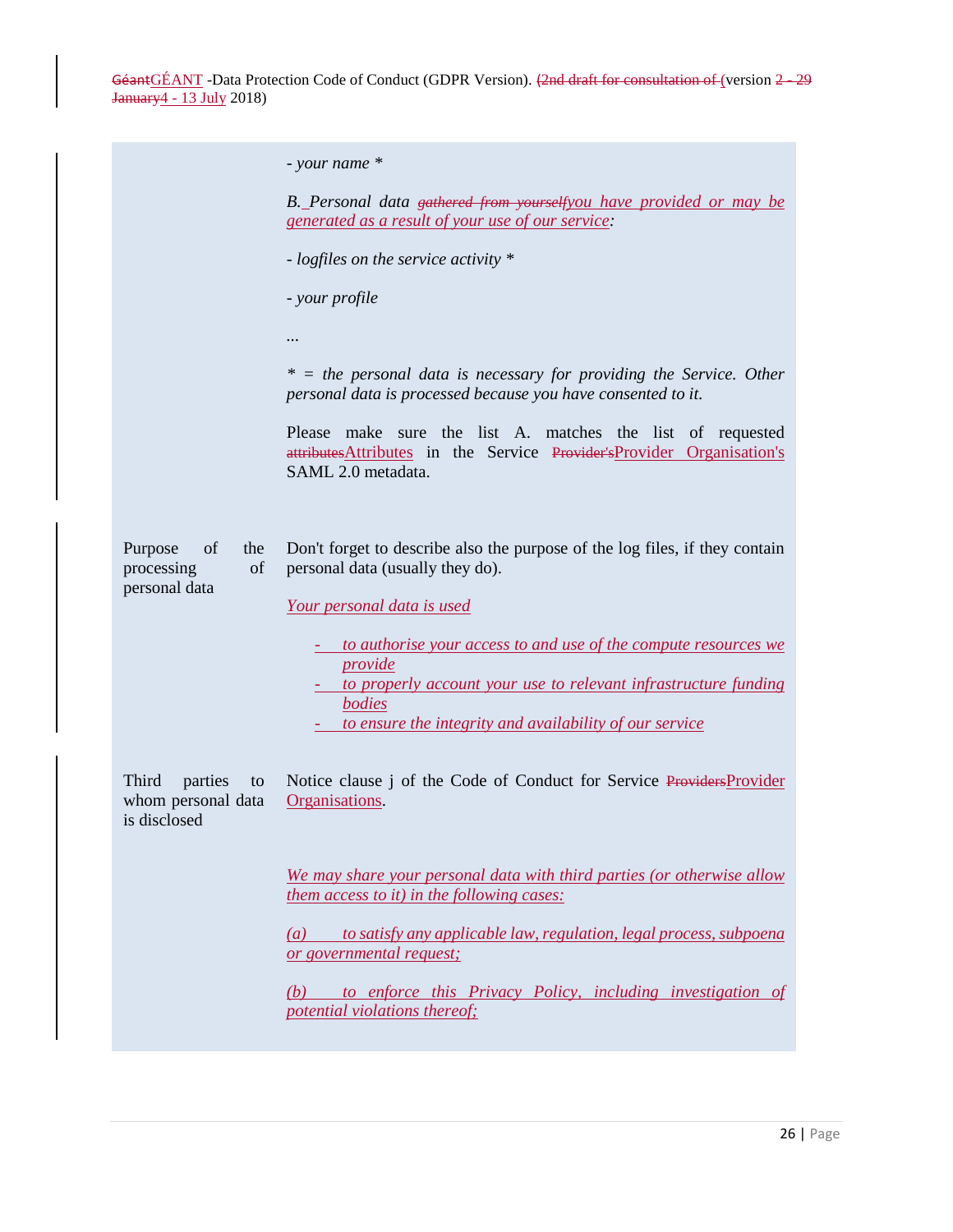|                                                                                                     | Are the 3rd parties outside EU/EEA or the countries or international<br>organisations whose data protection EC has decided to be adequate? If<br>yes, references to the appropriate or suitable safeguards.                                                                                                    |
|-----------------------------------------------------------------------------------------------------|----------------------------------------------------------------------------------------------------------------------------------------------------------------------------------------------------------------------------------------------------------------------------------------------------------------|
|                                                                                                     | In the case where a third party is located in a country whose data<br>protection laws are not as comprehensive as those of the countries within<br>the European Union we will take appropriate steps to ensure that<br>transfers of your personal data are still protected in line with European<br>standards. |
|                                                                                                     | <u>You have a right to contact us for more information about the safeguards</u><br>we have put in place to ensure the adequate protection of your personal<br>data when this is transferred as mentioned above.                                                                                                |
| How<br>to<br>access,<br>rectify and delete the<br>personal data and<br>object<br>its<br>processing. | Contact the contact person above.<br>To rectify the data released by your Home Organisation, contact your<br>Home Organisation's IT helpdesk.                                                                                                                                                                  |
| Withdrawal<br>of<br>consent                                                                         | If personal data is processed based on user consent, how he/she they can<br>withdraw it?                                                                                                                                                                                                                       |
| Data portability                                                                                    | Can the user request his heartheir data be ported to another Service? How?                                                                                                                                                                                                                                     |
| Data retention                                                                                      | When the user record is going to be deleted or anonymised? Remember,<br>you cannot store user records infinitely. It is not sufficient that you<br>promise to delete user records on request. Instead, consider defining an<br>explicit period.                                                                |
|                                                                                                     | Personal data is deleted on request of the user or if the user hasn't used<br>the Service for 18 months.                                                                                                                                                                                                       |
| Data<br>Protection<br>Code of Conduct                                                               | Your personal data will be protected according to the <b>Code of Conduct</b><br>for Service ProvidersProvider Organisations, a common standard for the<br>research and higher education sector to protect your privacy.                                                                                        |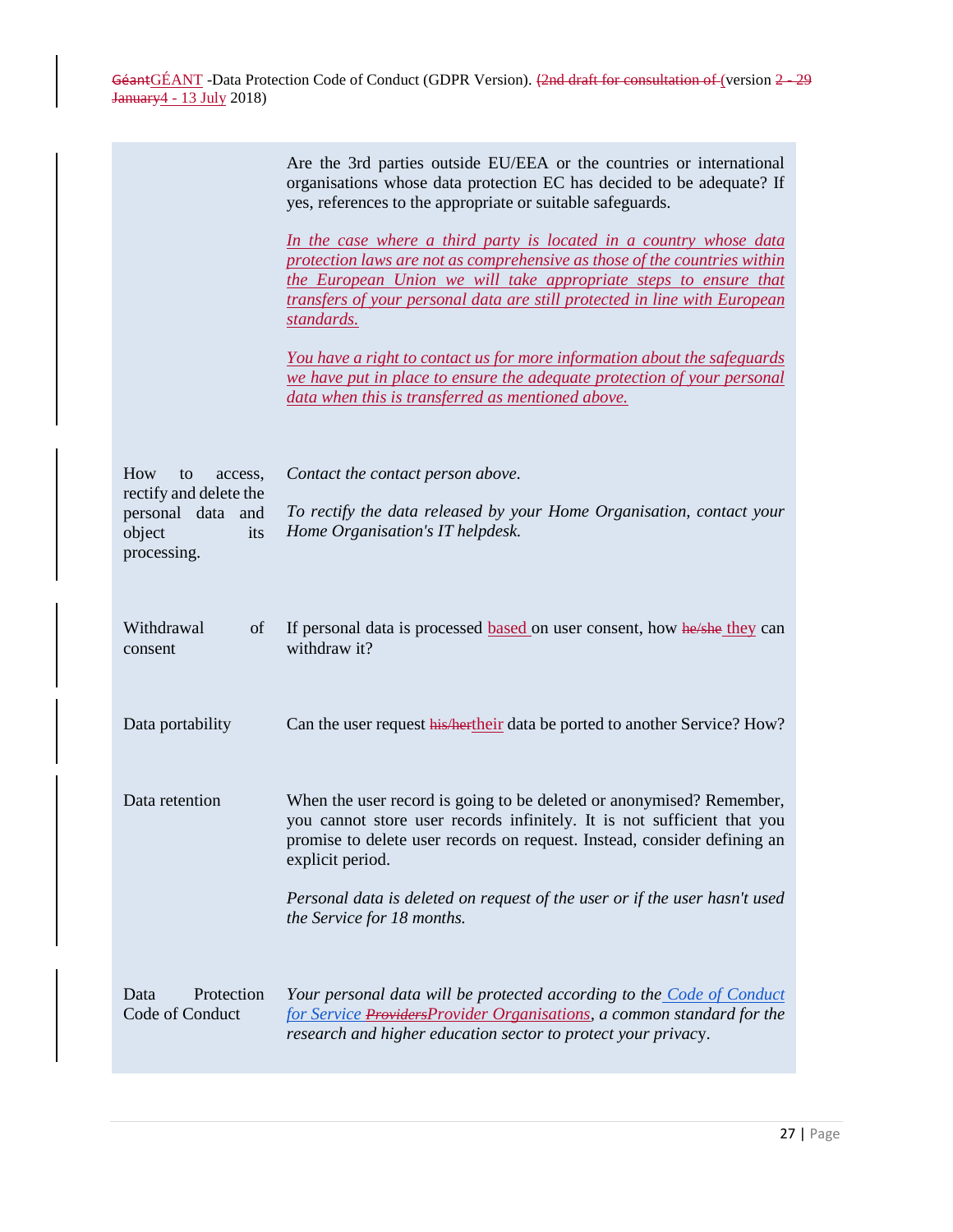#### II. HOW THE HOME ORGANISATION SHOULD INFORM THE END USER ON THE ATTRIBUTE RELEASE

The Data protection laws create a set of requirements for the INFORM interactions with the user. This Data protection Code of Conduct proposes a division of responsibility where the INFORM interaction is carried out by the **Home Organisation** of the user, for instance, in an INFORM Graphical User Interface (GUI) installed to the Identity Provider server.

However, the Data protection regulators and the groups developing and enforcing these regulations recognize that there is a balance between full disclosure to meet the requirements and usability. A poor design of the user interaction screens can actually reduce the likelihood that users will understand what is happening.

LAW REQUIREMENTS

#### INFORMING THE END USER ("INFORM INTERACTION")

For a **Home Organisation**, informing the end user can be done when a new end user gets his/her account at the institution. At that time, the **Home Organisation** has the first opportunity to inform that the user's **Attributes** may also need to be released to a **Service Provider** when he/she wants to access it. However, the law requires that, additionally, the end user needs to be informed about the specific **Attribute** release every time his/her **Attributes** are to be released to a new **Service Provider**.

The **Service Provider's** obligation to inform the end user depends on if it is a data processor or a controller. As a data controller, the **Service Provider** is responsible for communicating with the End user the issues above; which **Attributes** it will be using, and what it will be doing with them. As a data processor, a **Service Provider** can refer to the **Home Organisation**.

The Article 29 Working Party, EU advisory body contributing to the uniform application of the Data protection directive, took the view that the information must be given directly to individuals - it is not enough for information to be "available<sup>6"</sup>. In the Internet, a standard practice to inform the end user on processing his/her personal data in services is to provide him/her a Privacy Notice web page in the service.

In the Web Single Sign-On scenario of SAML 2.0, a convenient place to inform the end user is at the Home Organisation before the Attribute release takes place for the first time. Several federations supporting the European higher education and research communities have already developed tools implementing this approach (e.g. the uApprove module implemented for Shibboleth, Consent-informed Attribute Release system (CAR) module implemented for Shibboleth, the consent module implemented for SimpleSAMLphp). This allows the user's decision to directly affect the transfer of **Attributes** to the **Service Providers**; if the **Service Providers** were communicating with the user it might have already received all the **Attributes** and values.

l

<sup>&</sup>lt;sup>6</sup> Opinion 15/2011 on the definition of consent, p.20.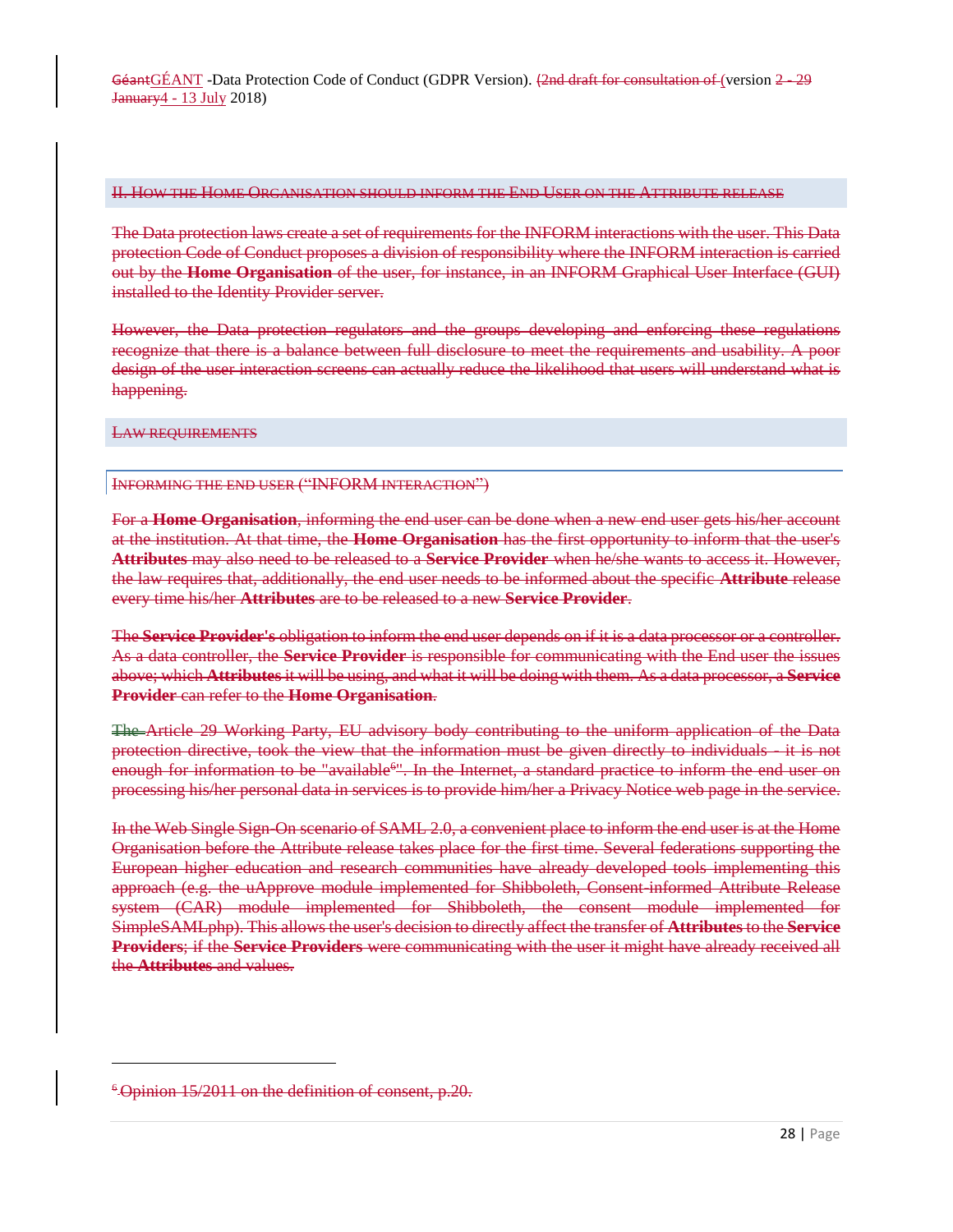#### GENERAL PRINCIPLES FOR INFORMING THE USER

Information dialogues should be short and concise.

The UK information commissioner proposes a "layered approach"<sup>7</sup>, the basic information should appear on the main page, and a hyperlink shall be provided for detail. Merely having a clickable link labelled "Privacy Notice here" probably wouldn't be enough.

The goal is to provide a human readable form as the primary interface with the ability to click further to see what the 'technical' data is. The Acceptable Usage Policies presented by most Internet services do not suffice as they are rarely read nor understood by the users. The basic information should be provided as short accurate "user-friendly" descriptions; detailed information about "exactly what's going on" can be provided as a link.

Consequently, this profile recommends displaying the **Service Provider's** name, description, logo and requested attributes on the main page. If a user wants to learn more, he/she can click a link resolving to the **Service Provider's** Privacy policy. It is possible that users will actually not do the latter, but at least they have the ability to inform themselves of what is going on.

Layered notices can be particularly useful when describing the attribute values which will be released. In general, LDAP-style attributes are transferred to the SP. However, very few users have any familiarity with the conventions and usage of LDAP attributes. Instead, the Identity Provider could ask the user to release "name"; the link would take the user to a page listing all of the LDAP name attributes and values.

There are other attributes where the values are intentionally opaque (e.g. ePE="urn:mace:rediris.es:entitlement:wiki:tfemc2"). It is NOT reasonable to expect the end user to understand what this value means and to pick up a particular value to be released. Instead, natural language descriptions of the values should be provided.

A good way to explain to a user why there is a transfer of information is "your email, name and affiliation will be transferred". Explaining by analogy is human, albeit not necessarily academic in all disciplines.

#### RECOMMENDATIONS

 $\overline{a}$ 

For all Attributes (INFORM interaction):

The user MUST be informed on the attribute release separately for each SP.

<sup>7</sup> *"A layered notice usually consists of a short notice plus a longer notice. The short notice contains basic information, such as the identity of the organisation and the way in which the personal information will be used... The short notice contains a link to a second, longer notice which provides much more detailed information."* (the UK information commissioner's Privacy Notices Code of Practice, page 18).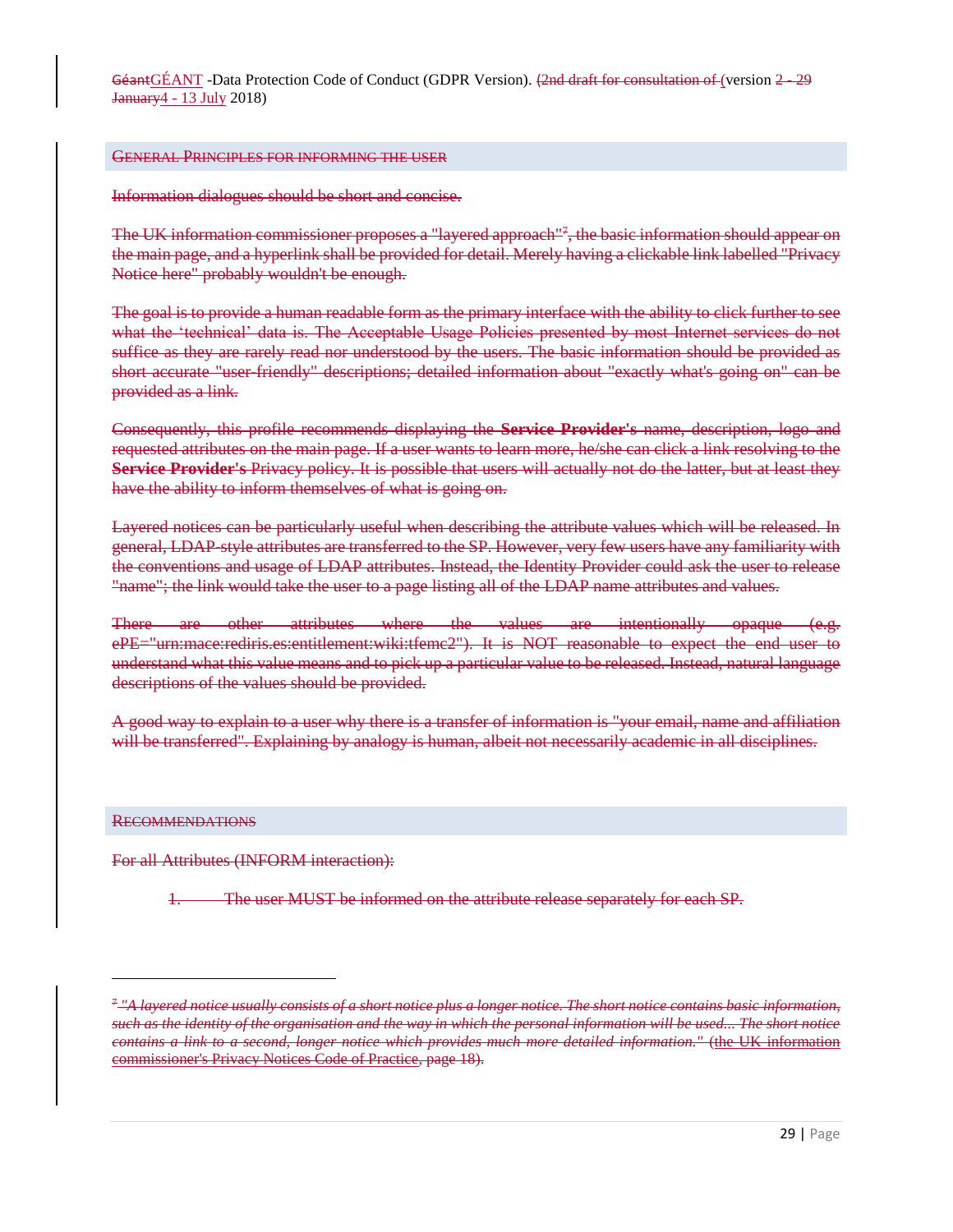- The user MUST be presented with the mdui:DisplayName value for the SP, if it is available.
- The user MUST be presented with the mdui:Description value for the SP, if it is available.
- 4. The user SHOULD be presented with the mdui:Logo image for the SP, if it is available.
- 5. The user MUST be provided with access (e.g. a clickable link) to the document referenced by the mdui:PrivacyStatementURL.
- 6. The IDP MUST present a list of the RequestedAttributes defined as NECESSARY. No user consent is expected before release. (However, given how web browsers work, the user may have to click a CONTINUE button in order to continue in the sequence.)

The IDP MAY list the NECESSARY attributes on the same screen as the username/password entry boxes, making clear that *if* you login then this is what will happen. It MUST be clear to the user that the consequence of their next action will be to release the attributes. NOTE -- the attribute values for the specific user are not available when the login screen is presented, since the user's identity is not yet known.

7. The display software SHOULD provide the ability to configure and display localised descriptions of the attributes (e.g. what PersistentID means) and their values (e.g. what eduPersonEntitlement="urn:mace:rediris.es:entitlement:wiki:tfemc2" means)

8. The display software MAY inform the user of the release of an "attribute group" (eg attributes expressing the user's "name"), and then release all requested attributes in the group (e.g. various forms of the user's name such as cn, sn, givenName and displayName).

9. The display software MAY give the user the option to remember that they have been INFORMed of the release of the necessary attributes.

10. If any of the following has changed since the user accessed this SP for the last time, the user MUST be prompted again for the INFORM interaction

> a. the list of attributes the SP requests b. the DisplayName of the SP c. the Description of the SP

#### INTERNATIONALIZATION

The *lang* attribute of the *mdui* elements can be used to match the user's preferred language settings.

SAMPLE NOTIFICATION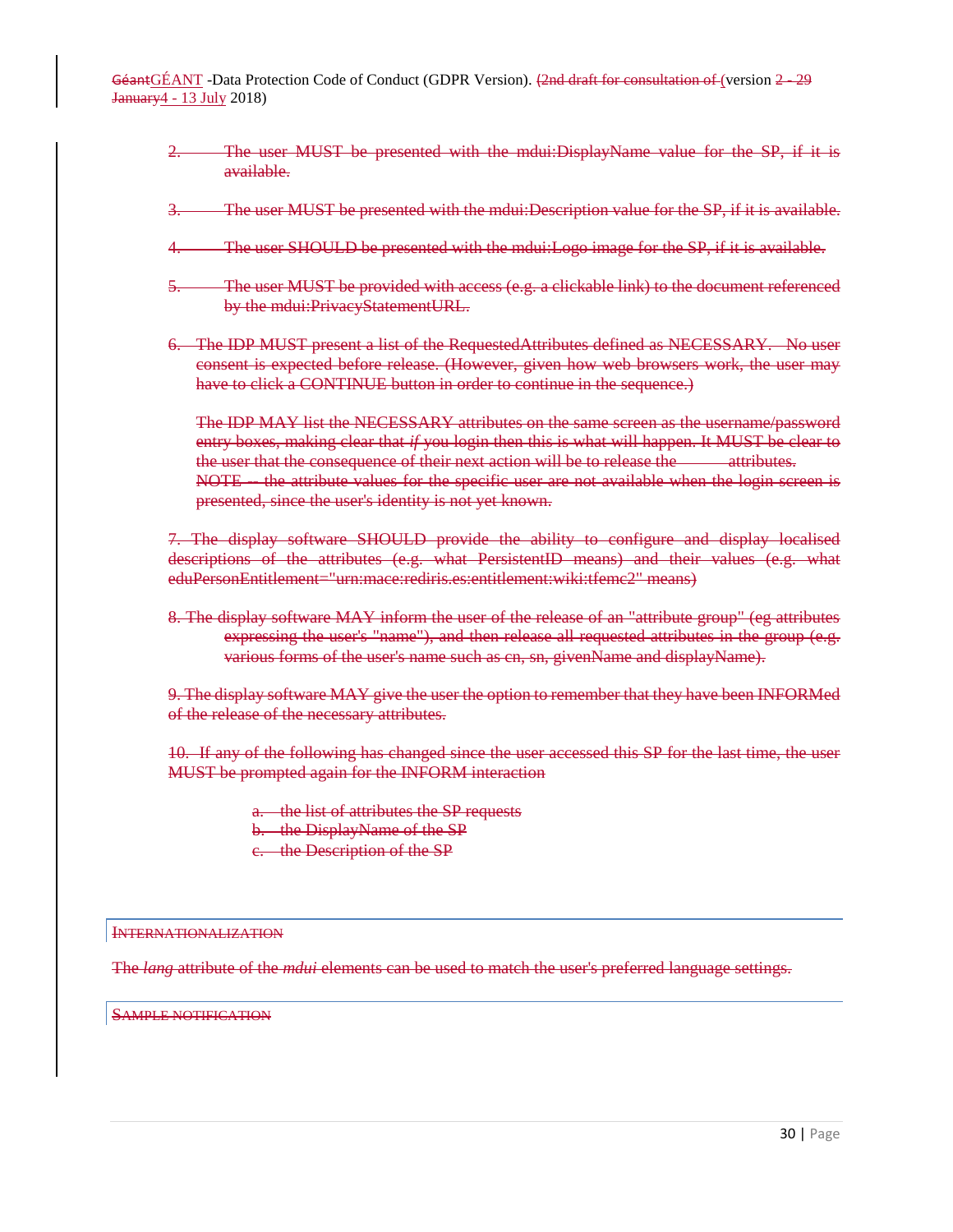Example of how a **Home Organisation** should inform **End Users** and provide an opt-out opportunity before **Attributes** are released to a new **Service Provider**. Clicking the **Service's Provider** name leads to its Privacy policy page.

| Korp - search service for text material                                                                                        |
|--------------------------------------------------------------------------------------------------------------------------------|
| Service Provider Information                                                                                                   |
| Service Provider Name Korp - search service for text material                                                                  |
| Digital ID Card                                                                                                                |
| member<br>Affiliation(s)                                                                                                       |
| Principal name<br>linden@tut.fi                                                                                                |
| If you choose not to approve, please close your browser window<br>or tab to cancel the approval process. Thank you!<br>Approve |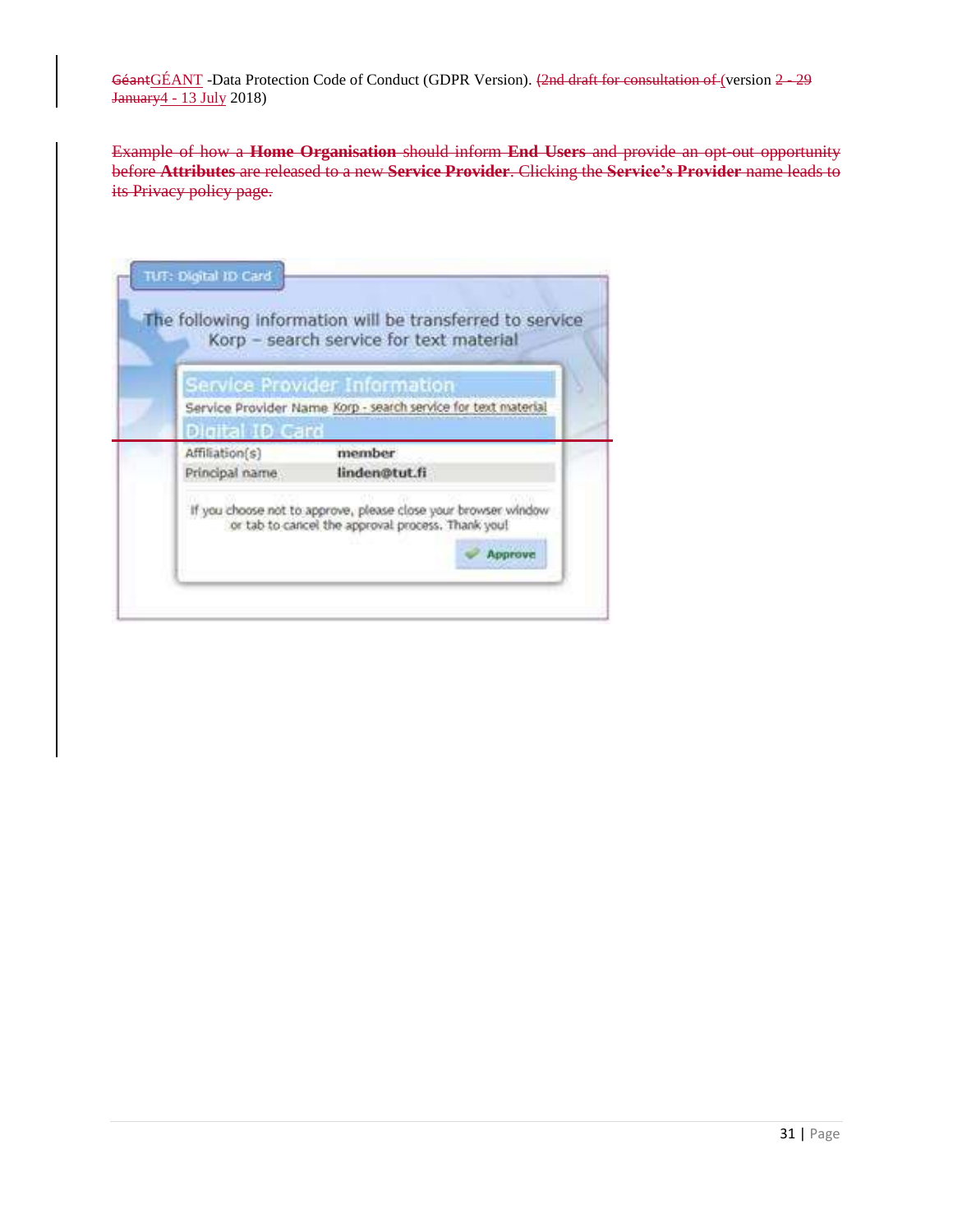# <span id="page-31-0"></span>**APPENDIX 2:INFORMATION SECURITY, TECHNICAL AND ORGANISATIONAL GUIDELINES FOR SERVICE PROVIDERSPROVIDER ORGANISATIONS**

This annex describes the technical and organizational organisational security measures for protecting the **Attributes** as well as the information systems of the Service Provider Organisation where they are processed (such as a SAML SP software, the infrastructures on which the software is deployed and the application(s) it supplies with the Attributes). Note that the scope of this document is limited to what is required to protect the Attributes. The Service Provider Organisation may need to define as well otheradditional requirements for the protection of its assets.

To address the technical and organisational measures to protect the Attributes as well as the information systems of the Service Provider Organisation where they are processed, it is recommended that the **Service ProvidersProvider Organisations** adopt the security measures described in the Sirtfi trust framework (ver 1.0) [SIRTFI] which are copied below for convenience.

#### <span id="page-31-1"></span>NORMATIVE ASSERTIONS

In this section a set of assertions are defined that each organisation shall self-attest to so that they may participate in the Sirtfi trust framework. These are divided into four areas: operational security, incident response, traceability and participant responsibilities.

An attestation to the assertions in this document refers specifically and only to the statements in this section that are identified by labels within square brackets "[", "]".

How comprehensively or thoroughly each asserted capability should be implemented across an organisation's information system assets is not specified. The investment in mitigating a risk should be commensurate with the degree of its potential impact and the likelihood of its occurrence, and this determination can only be made within each organizationorganisation.

# <span id="page-31-2"></span>1 OPERATIONAL SECURITY [OS]

Managing access to information resources, maintaining their availability and integrity, and maintaining confidentiality of sensitive information is the goal of operational security.

- [OS1] Security patches in operating system and application software are applied in a timely manner.
- [OS2] A process is used to manage vulnerabilities in software operated by the organisation.
- [OS3] Mechanisms are deployed to detect possible intrusions and protect information systems from significant and immediate threats
- [OS4] A user's access rights can be suspended, modified or terminated in a timely manner.
- [OS5] Users and Service Owners (as defined by ITIL [ITIL]) within the organisation can be contacted.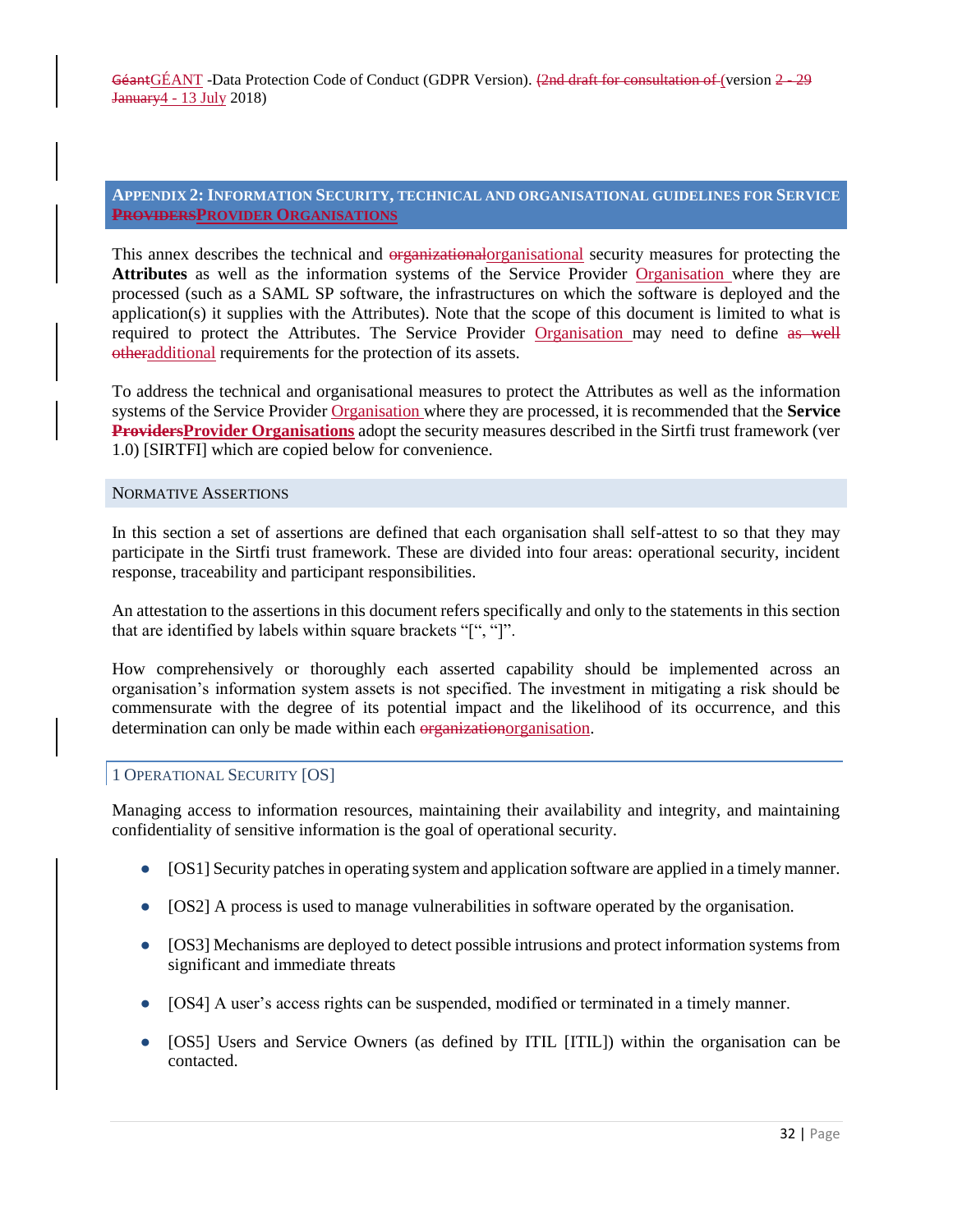● [OS6] A security incident response capability exists within the organisation with sufficient authority to mitigate, contain the spread of, and remediate the effects of a security incident.

# <span id="page-32-0"></span>2 INCIDENT RESPONSE [IR]

Assertion [OS6] above posits that a security incident response capability exists within the organisation. This section's assertions describe its interactions with other organisations participating in the Sirtfi trust framework.

- [IR1] Provide security incident response contact information as may be requested by an R&E federation to which your organizationorganisation belongs.
- [IR2] Respond to requests for assistance with a security incident from other organisations participating in the Sirtfi trust framework in a timely manner.
- [IR3] Be able and willing to collaborate in the management of a security incident with affected organisations that participate in the Sirtfi trust framework.
- [IR4] Follow security incident response procedures established for the organisation.
- [IR5] Respect user privacy as determined by the organisations policies or legal counsel.
- [IR6] Respect and use the Traffic Light Protocol [TLP] information disclosure policy.

# <span id="page-32-1"></span>3 TRACEABILITY [TR]

To be able to answer the basic questions "who, what, where, and when" concerning a security incident requires retaining relevant system generated information, including accurate timestamps and identifiers of system components and actors, for a period of time.

- [TR1] Relevant system generated information, including accurate timestamps and identifiers of system components and actors, are retained and available for use in security incident response procedures.
- [TR2] Information attested to in [TR1] is retained in conformance with the organisation's security incident response policy or practices.

#### <span id="page-32-2"></span>4 PARTICIPANT RESPONSIBILITIES [PR]

All participants (IdPs and SPs) in the federations need to rely on appropriate behaviorbehaviour.

- [PR1] The participant has an Acceptable Use Policy (AUP).
- [PR2] There is a process to ensure that all users are aware of and accept the requirement to abide by the AUP, for example during a registration or renewal process.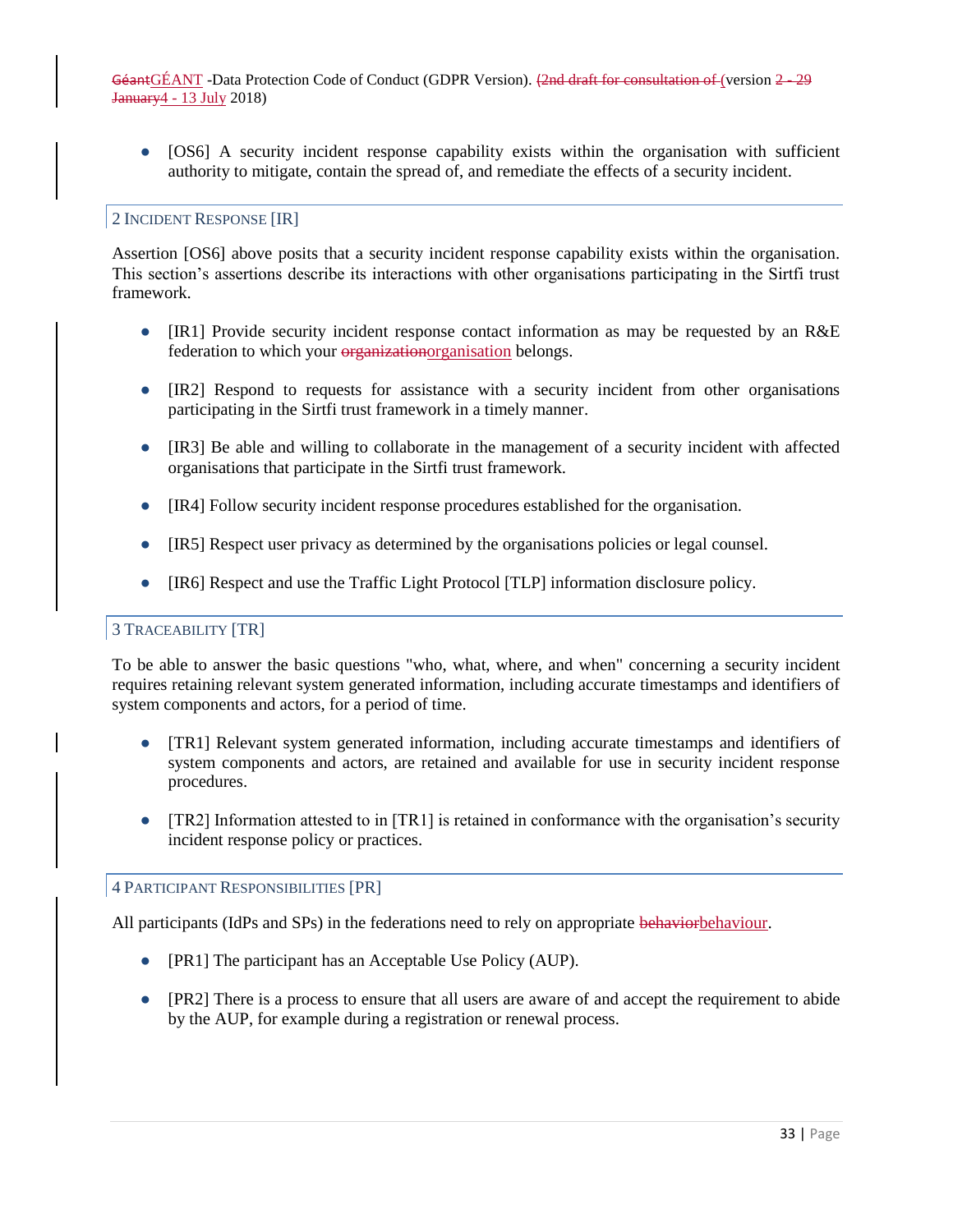#### <span id="page-33-0"></span>**REFERENCES**

[ITIL] Axelos ITIL Glossary of Terms, <https://www.axelos.com/glossaries-of-terms>

[SIRTFI] A Security Incident Response Trust Framework for Federated Identity, version 1.0: <https://refeds.org/wp-content/uploads/2016/01/Sirtfi-1.0.pdf>

[TLP] US Cert Traffic Light Protocol, <https://www.us-cert.gov/tlp>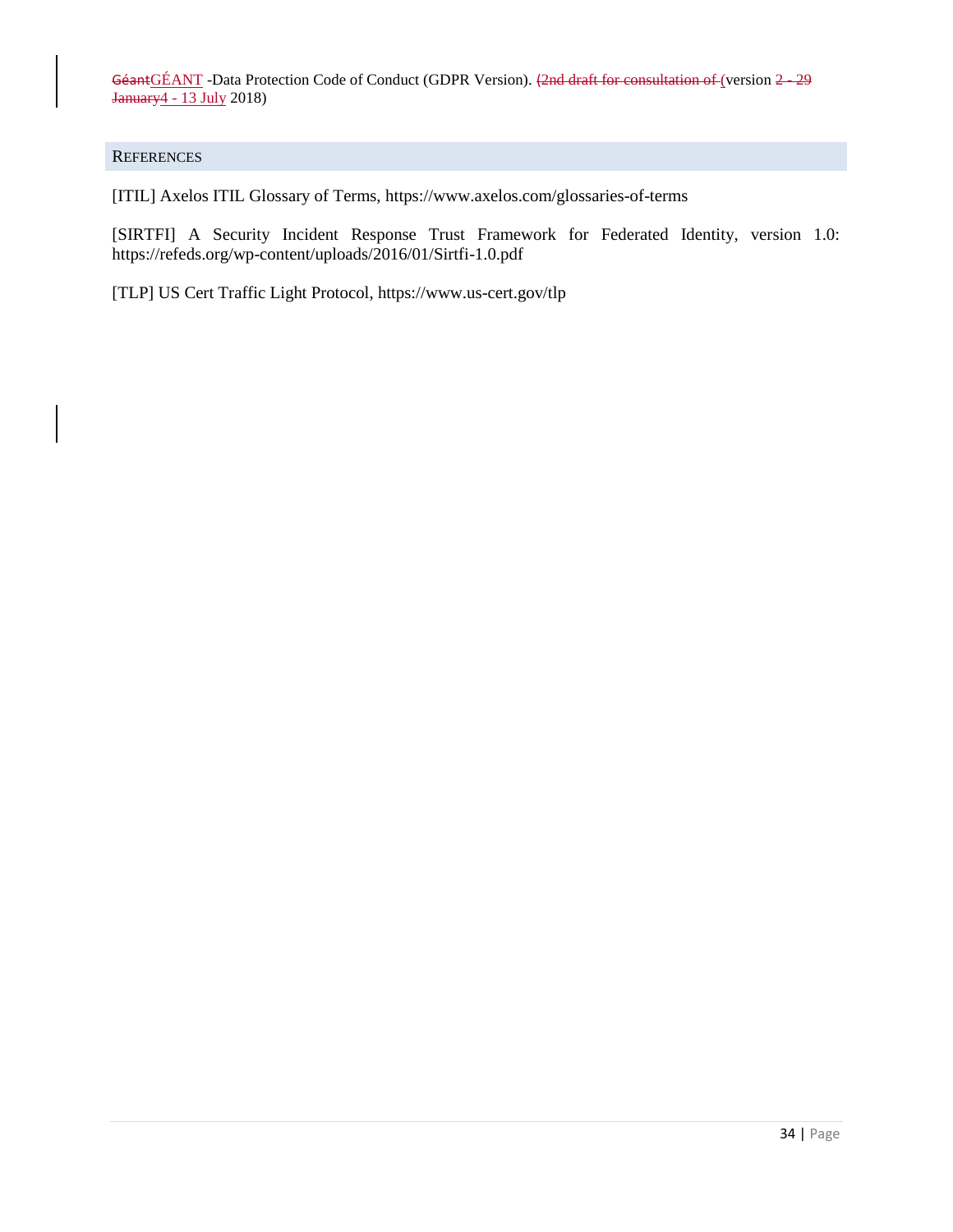<span id="page-34-0"></span>**APPENDIX 3: HANDLING NON-COMPLIANCE OF SERVICE PROVIDERSSERVICE PROVIDER ORGANISATIONS**

### <span id="page-34-1"></span>**INTRODUCTION**

This appendix describes examples of situations of non-compliance to the GÉANT Data Protection Code of Conduct. As a result, actions can be raised and monitoring bodies can intervene.

This Data protection Code of Conduct relies on the following principles:

- Thethe **Home Federation** that has registered a **Service Provider Organisation** records a technical indication (currently, using a tag embedded to SAML 2.0 metadata) on the **Service Provider'sProvider Organisation's** adherence to the Code of Conduct. The indication signals that the **Service Provider Organisation** believes that its Service is being operated in a manner that is consistent with the Code of Conduct.
- The technical infrastructure (currently, SAML 2.0 metadata exchange service) that the federation(s) provides delivers the indications from Service ProvidersProvider Organisations to **Home Organisations'** Identity Provider servers.
- Reminding the **Service Provider Organisation** of a potential (suspected) non-compliance issue does not imply to make the reminding party sharing any legal responsibility with the **Service Provider Organisation**.

#### <span id="page-34-2"></span>EXAMPLES OF SP NON-COMPLIANCE

The **Service Provider Organisation** can violate the Code of Conduct in several ways, such as:

- requesting Attributes which are not relevant for the Service (c.f. clause b. Purpose limitation);
- processing the Attributes for an undefined period of time (c.f. clause g. Data retention);
- processing the Attributes for a deviating purpose or transferring them to a third party in a way that violates clause b. Purpose limitation and c. Deviating purposes of the Code of Conduct (for instance, transferring the **Attributes** to a company for commercial purposes without userEnd User's consent);
- Disclosingdisclosing the **Attributes** (c.f. clause c. Deviating purposes);
- Omittingomitting to install security patches (c.f. clause h. Security measures and Appendix 2: Information Security, technical and organisational guidelines for Service ProvidersProvider Organisations);
- Omitting omitting to publish a Privacy Notice or publish an insufficient Privacy Notice (c.f. clause Appendix 1: Information duty towards End Users).

If anyone (such as an end userEnd User, a **Home Organisation** or a Federation Operator) suspects that a **Service Provider Organisation** is not complying with the Code of Conduct to which it has committed, the following alternative, mutually non-exclusive, actions are suggested: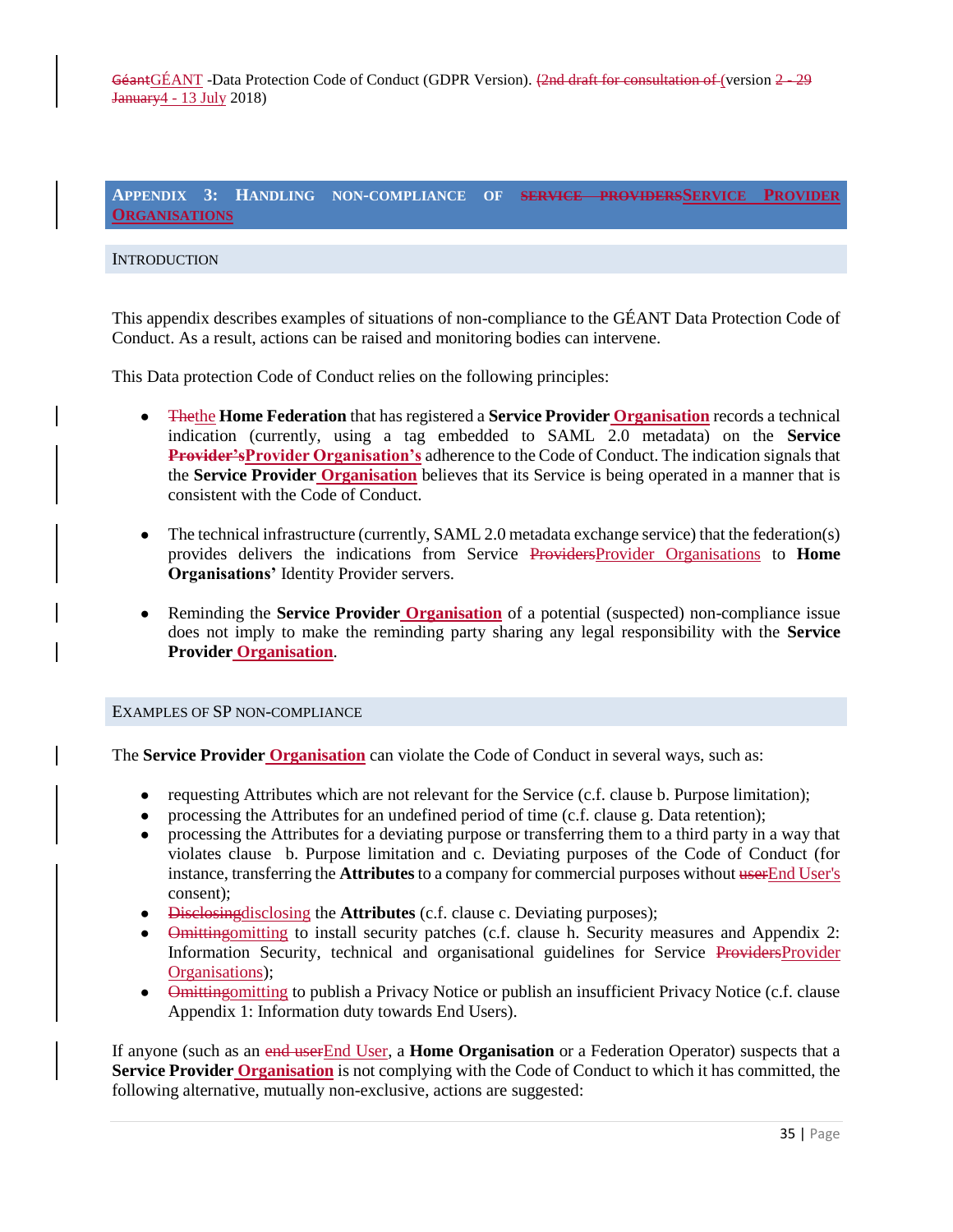- 1. Contact the Service Provider Organisation directly (with a copy to the **Service Provider'sProvider Organisation's** Home Federation), describing the suspected problem, and ask the **Service Provider Organisation** to check if it has a compliance problem and correct it,;
- 2. Contact the Service Provider'sService's Home Federation, and request to contact the **Service Provider Organisation** and to check if there is a compliance problem and request to correct it. Depending on the Home Federation's policy, there may be also additional measures available for handling non-compliance.
- 3. Contact the bodyMonitoring Body accredited to monitor compliance with the Code of Conduct, if applicable, as defined in the Article 41 of the GDPR and below;
- 4. Determine the location of the legal entity operating the **Service Provider Organisation** (see clause e), and lodge a complaint with the competent Supervisory authority (as defined in Articles 57 and 58 of the GDPR).

<span id="page-35-0"></span>CODE OF CONDUCT MONITORING BODY

A FEDERATION OPERATOR CAN NOMINATE A BODY TO MONITOR OF THE **SERVICE PROVIDERS'** COMPLIANCE WITH THE CODE OF CONDUCT. THE MONITORING BODY MUST BE ACCREDITED BY A COMPETENT SUPERVISORY AUTHORITY PURSUANT TO CODE OF CONDUCT

Accredited in accordance with Article 41 of the GDPR.

Only, GÉANT is appointed Monitoring Body of the Code of Conduct. This section shall be interpreted in the monitoring body nominated by light of the Home Federation of guidance to be issued by the **Service Provider** is competent to assessregulatory authorities such as the European Data Protection Board.

The compliance of Monitoring Body is responsible for:

- monitoring the **Service Provider** with **Organisations'** compliance with the Code of Conduct;
- issuing guidelines on the implementation of the Code of Conduct.;
- The monitoring body will make its contact details, providing guidance on the self-assessment procedure for Service Provider Organisations and issue checklist;
- establishing procedures and structures to handle complaints about infringements of the Code transparent and making its contact details available to the public.;
- The monitoring body is responsible for processing handling complaints received from end usersEnd Users, Home Organisations, Federation Operators or other parties.

Having received a complaint the monitoring bodyMonitoring Body will:

- I. ask the **Service Provider Organisation** to present its counterpart,
- II. if the monitoring body finds the **Service Provider Organisation** to be noncompliant with the Code of Conduct, give the **Service Provider Organisation** at most four weeks' time to revise the issue,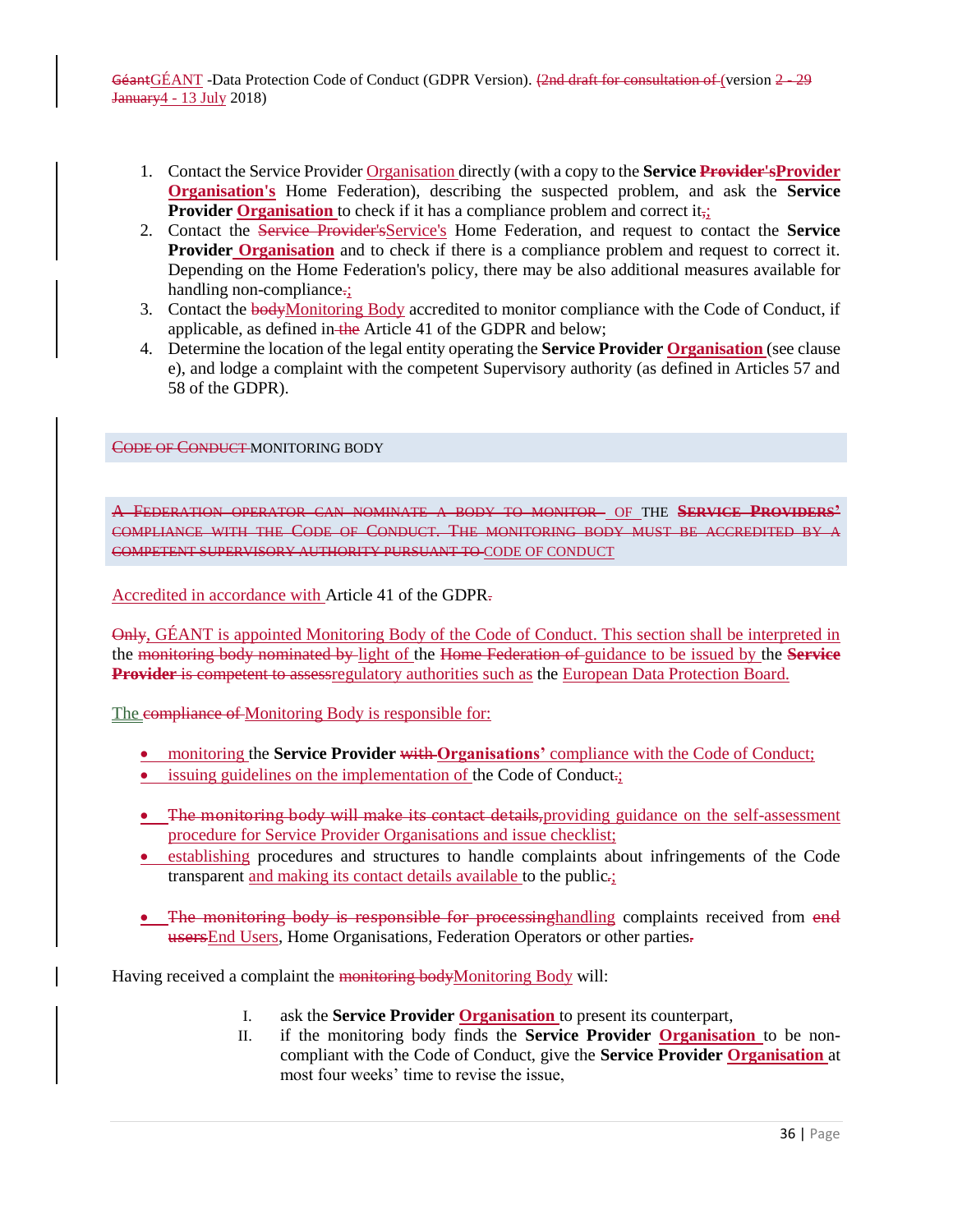- III. communicate the **Service Provider Organisation** the decision to remove the **Service Provider'sProvider Organisation's** tag and allow the **Service Provider Organisation** to introduce an appeal within two weeks after the notification of the decision to the **Service Provider Organisation**,
- IV. acknowledge receipt and consider the appeal submitted by the **Service Provider Organisation,**
- V. mandate the Home Federation to remove the **Service Provider'sProvider Organisation's** tag if the appeal has been dismissed and if the Service Provider Organisation has not fixed the non-compliance issue within the given timeframe.

The **Service Provider Organisation** whose tag has been removed can reclaim the tag only after demonstrating to the monitoring body that it has returned to compliance. The Service Provider Organisation can appeal the decision of the Monitoring Body with the competent Supervisory Authority pursuant to articleArticle 41.4 of the GDPR.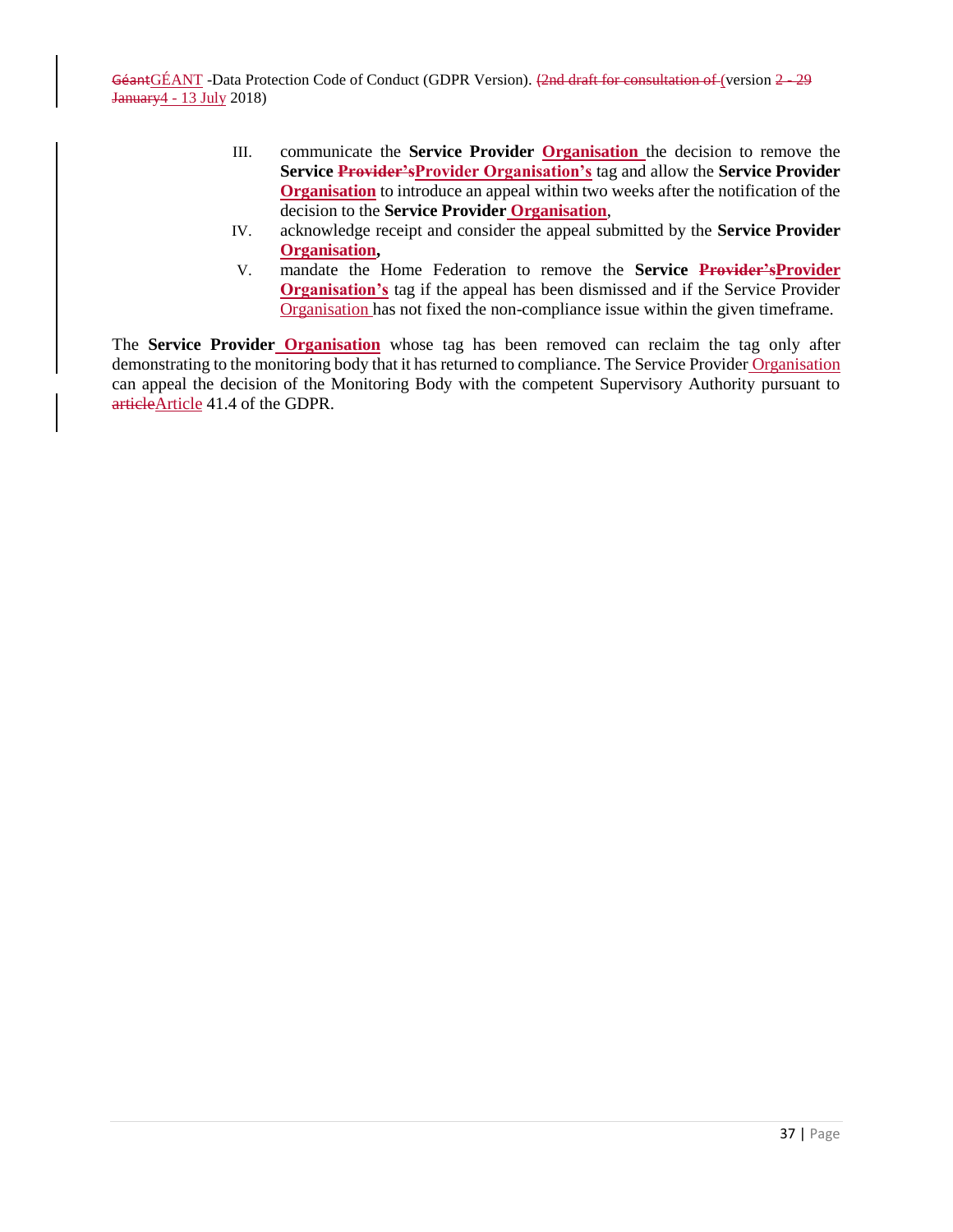The working language of the Monitoring Body shall be English.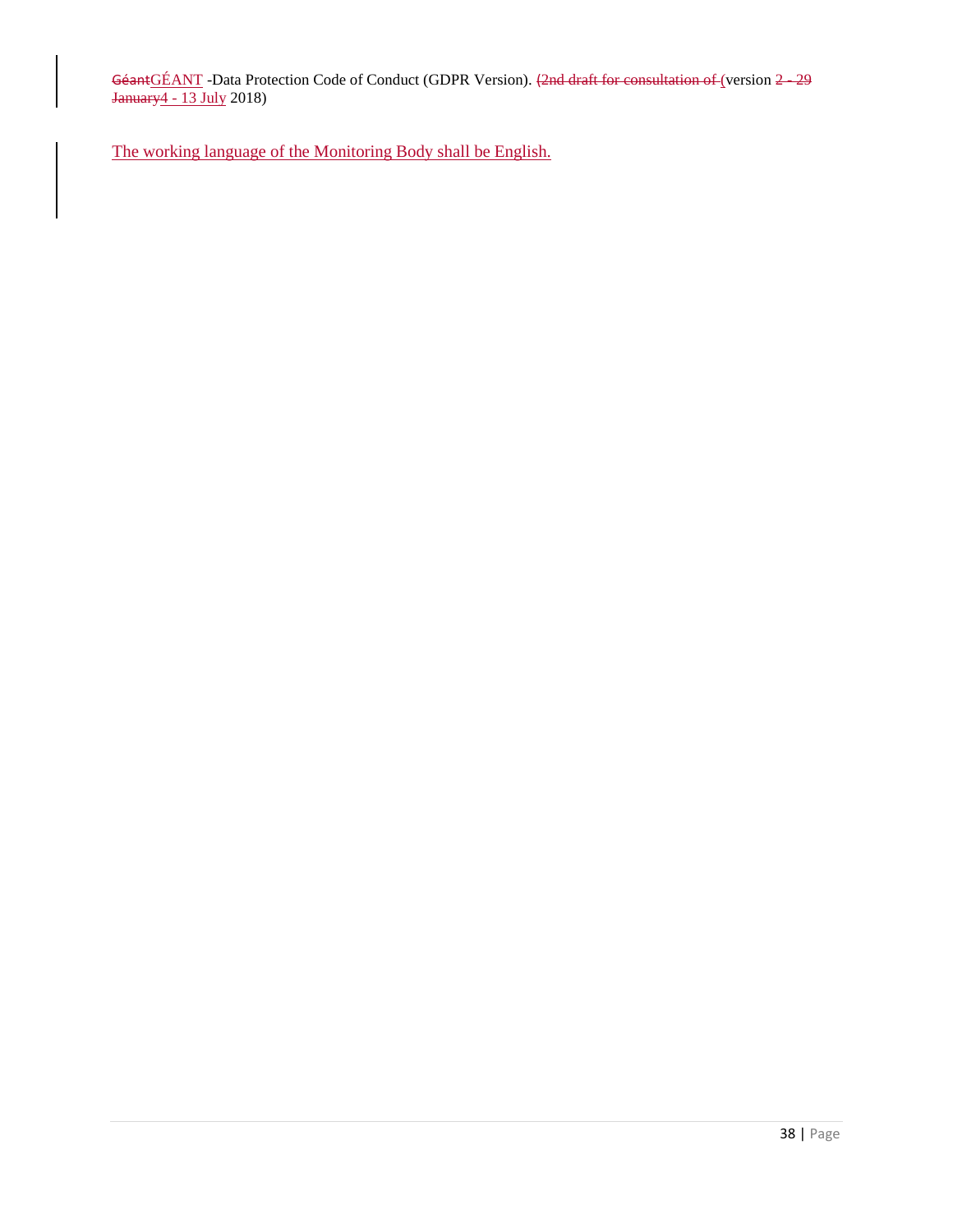#### <span id="page-38-0"></span>**APPENDIX 4: GLOSSARY OF TERMS**

**Agent:** Thethe organisation operating the Identity Provider on behalf of the Home Organisation, if applicable.

**Attribute(s):** Thethe End User's Personal Data as managed by the Home Organisation (or its Agent) and exchanged betweenrequested by the Service Provider Organisation, such as (but not limited to) name, email and role in the Home Organisation.

**Attribute Provider: An organization** organisation other than the Home Organisation that manages extra attributesAttributes for End Users of a Home Organisation and releases them to the Service ProvidersProvider Organisations.

**Data Controller:** shall mean the natural or legal person, public authority, agency or any other body which alone or jointly with others determines the purposes and means of the processing of personal data; where the purposes and means of processing are determined by national or Community laws or regulations, the controller or the specific criteria for his nomination may be designated by national or Community law

**Data Processor:** shall mean a natural or legal person, public authority, agency or any other body which processes personal data on behalf of the controller.

**EEA:** European Economic Area.

**End User:** any natural person affiliated with a Home Organisation, e.g. as a researcher or student, making use of the Service of a Service Provider Organisation.

**End User ConsentUser's consent:** any freely given, specific, informed and unambiguous indication of the End Users wishes by which he or shethey, by a statement or by a clear affirmative action, signifiessignify agreement to the processing of personal data relating to him or herthem.

**Federation:** Anan association of Home Organisations and Service ProvidersProvider Organisations typically organised at national level, which collaborate for allowing cross-organisational access to Services.

**Federation Operator:** Anan organisation that manages a trusted list of Identity and Service Providers and Services registered to a Federation.

**GDPR:** Regulation (EU) 2016/679 on the protection of natural persons with regard to the processing of personal data and on the free movement of such data, and repealing Directive 95/46/EC (General Data Protection Regulation).

**Home Organisation (HO):** The the organisation with which an End User is affiliated, operating the Identity Provider by itself or through an Agent. It is responsible for managing End Users' identity data and authenticating them.

**Identity Provider (IdP):** The the system component that issues Attribute assertions on behalf of End Users who use them to access the Services of Service ProvidersProvider Organisations.